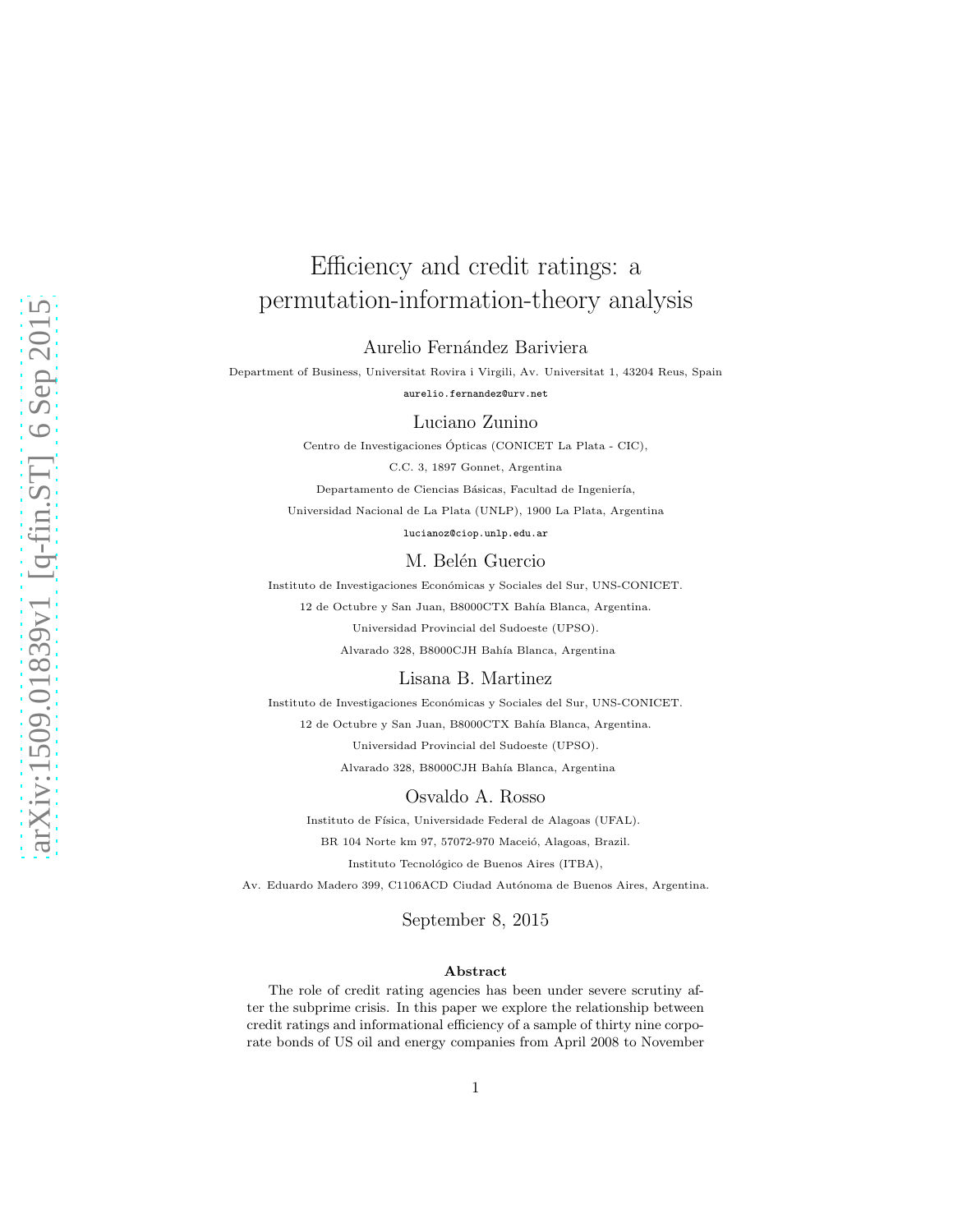2012. For that purpose, we use a powerful statistical tool relatively new in the financial literature: the complexity-entropy causality plane. This representation space allows to graphically classify the different bonds according to their degree of informational efficiency. We find that this classification agrees with the credit ratings assigned by Moody's. Particularly, we detect the formation of two clusters, that correspond to the global categories of investment and speculative grades. Regarding to the latter cluster, two subgroups reflect distinct levels of efficiency. Additionally, we also find an intriguing absence of correlation between informational efficiency and firm characteristics. This allows us to conclude that the proposed permutation-information-theory approach provides an alternative practical way to justify bond classification.

Key words: Corporate bonds; oil and energy sectors; market efficiency; complexity-entropy causality plane; permutation entropy; permutation complexity.

JEL Classification: G14; C81

# 1 Introduction

In his classical definition, [\[19\]](#page-19-0) establishes that a market is informationally efficient if prices reflect all available information and classifies efficiency into three broad categories: (i) weak efficiency if today price reflects the information embedded in the series of past prices, (ii) semi-strong efficiency if prices reflect all public information, beyond past prices, and (iii) strong efficiency if prices reflect all public and private information. We will center our study in the weak form of the informational efficiency. Prices are in fact a mechanism of signaling. [\[26\]](#page-19-1) says that the price system can be regarded as a platform for communicating information and its functioning is based on the economy of knowledge where "by a kind of symbol, only the most essential information is passed on, and passed on only to those concerned". In fact such a definition was anticipated in [\[24\]](#page-19-2), who wrote "when shares become publicly known in an open market, the value which they acquire there may be regarded as the judgment of the best intelligence concerning them". Later, [\[7\]](#page-18-0) formalized the first mathematical model of security prices, considering an stochastic process without memory. In fact, as recognized by [\[28\]](#page-19-3), the Efficient Market Hypothesis (EMH) is the theory of competitive equilibrium applied to securities markets. There is a vast literature on empirical research related to weak informational efficiency. It is worth mentioning here that deviations from the EMH have been confirmed for oil and energy markets - see, for instance, results obtained by [\[51\]](#page-21-0), [\[58\]](#page-22-0), [\[2\]](#page-18-1), [\[11\]](#page-18-2), [\[3\]](#page-18-3), [\[4\]](#page-18-4) and [\[6\]](#page-18-5).

Since the subprime crisis credit rating agencies (CRAs) activities are under scrutiny, due to their difficulty to rank financial securities, specially Collateralized Debt Obligations (CDOs). There are some paradigmatic examples of slow reaction of CRAs to market movements: Enron was rated investment grade by both, Moody's and Standard & Poor's, four days prior to its bankruptcy on December 2nd 2001, and more recently, Lehman Brother was still rated invest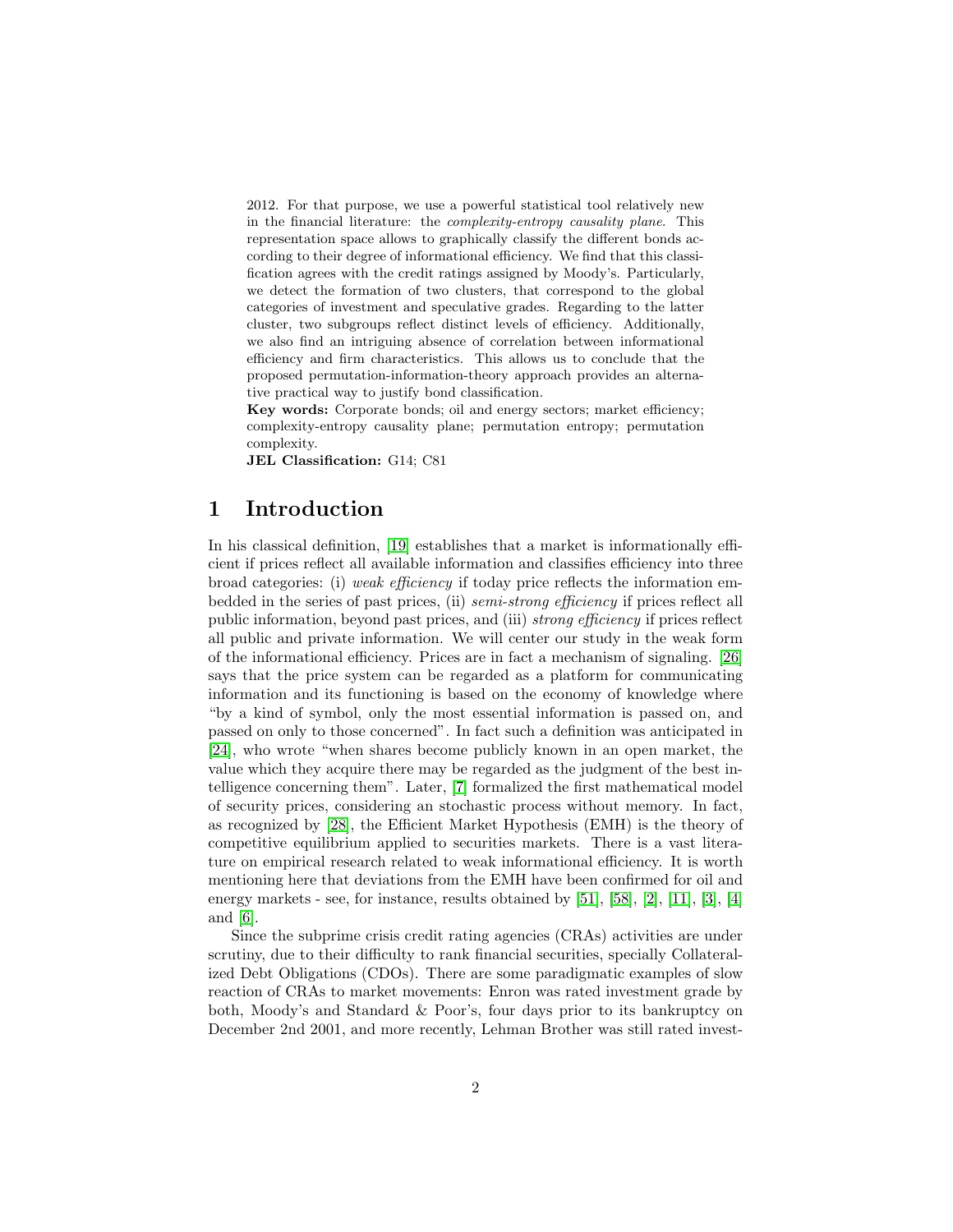ment grade by both agencies on the day of its bankruptcy filing on September 15th 2008.

The aim of this paper is to build a bridge between credit ratings and a market derived measure, i.e. informational efficiency. Specifically, we explore the link between the correlated stochastic behavior of the bond yield time series (quantified by a combination of entropy and complexity measures) and bond ratings. We want to: (i) classify corporate bonds by means of the complexityentropy causality plane, (ii) establish a correspondence between credit ratings and levels of informational efficiency, and (iii) analyze the potential link between market efficiency and firm ratios. It is worth remarking that we are not trying to analyze causality between credit rating and informational efficiency. Probably, a better rating induces market participants to trade more actively this bond, increasing the informative flow to the market and, consequently, the associated informational efficiency. On the contrary, it could be thought that better informational efficiency reflects an intrinsic quality of the firm that is captured by CRAs.

This paper is organized as follows. Section [2](#page-2-0) presents a review about credit ratings. Section [3](#page-4-0) describes the study of informational efficiency by using tools derived from Information Theory. Section [4](#page-5-0) details the data analyzed and the results obtained. Section [5](#page-12-0) draws the main findings of our work. Finally, [A](#page-13-0) includes a thorough explanation of the permutation-information-theory based quantifiers applied in this paper.

# <span id="page-2-0"></span>2 Credit ratings

Credit rating industry was born at the beginning of the twentieth century. In fact, Moody's, the oldest of the rating agencies, begun operations in 1909 publishing ratings of railroads companies. Credit ratings are intended to measure the likelihood of a firm to fulfill its debt obligations. According to the [\[17\]](#page-19-4) "credit rating means an opinion regarding the creditworthiness of an entity, a debt or financial obligation, debt security, preferred share or other financial instrument, or of an issuer of such a debt or financial obligation, debt security, preferred share or other financial instrument, issued using an established and defined ranking system of rating categories". Nevertheless, credit ratings should not be understood as a buy or sell recommendation or a warranty of payment.

Credit ratings are based on the opinions of analysts who, after examining quantitative (e.g. financial statements, financial ratios, macroeconomic data, etc.) and qualitative data (interview to the firm's senior managers), reach a decision about the rating. These ratings are usually materialized in a letter grade or a combination of letters and figures. The best rating is Aaa and the worst is C. Between them, there are twenty categories, which intend to fine tune the credit appraisal. They can be divided into two global categories: investment (the upper half) and speculative (the bottom half) grades. The first category represents instruments issued by companies that have solid financial indicators and have a high payment capacity. The second category represents instruments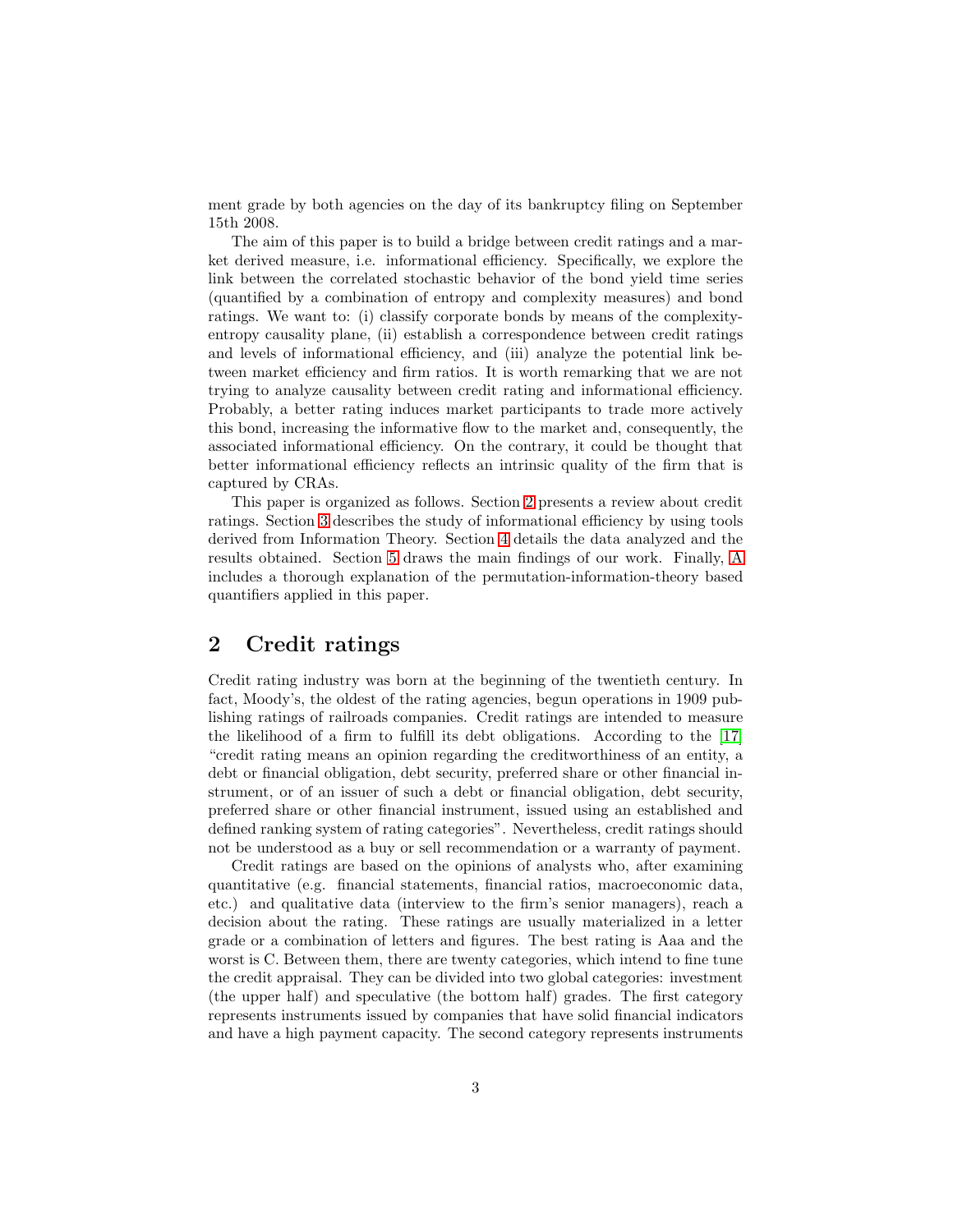issued by companies whose financial strength is questioned, and default on debt or late repayment is likely to occur.

At the beginning credit ratings were mostly focused on utility companies. Later, financial regulations increased the importance of CRAs. The Federal Reserve was created in 1913 and the Securities and Exchange Commission (SEC) of the United States in 1934. These two institutions rapidly begun to issue financial regulations to standardize the format of financial information disclosure and to limit the risk exposure of banks. In order to promote a safer and more transparent financial system, bank regulators in many countries link the minimum capital requirements to bond rating, as an standard measure of the riskiness of the bonds. Although there are a lot of CRAs, three of them, namely Moody's, Standard & Poor's and Fitch, concentrate about 80% of the market share. Successive regulations in the US and other countries favor this concentration and, as [\[60\]](#page-22-1) recognizes, "creditworthiness judgments of these third-party raters attained the force of law". In this line, [\[57\]](#page-22-2) states that these three big rating agencies are regarded as all-powerful and unregulated elements of the financial markets.

A main criticism of the CRAs assessment is their lack of transparency. They do not disclose any of the criteria on which their ratings are based on and the methods applied. In addition, their business model is questioned. At the beginning of their activities, CRAs raised money from investors who were interested in an independent credit risk appraisal. However, in the 1970s, the revenue source shifted from 'investor pays' to 'issuer pays'. This change casts some doubts about the independency of opinions and, consequently, gives rise to potential conflict of interests. CRAs face two important forces: on the one hand they are interested in giving their best opinion on the credit quality of a firm, but, on the other hand, they want to give 'good news' to the firm that pays for the service. This situation is relevant because in most markets it is mandatory for a firm to contract one of the CRAs in order to be authorized to issue new debts. Nevertheless, the fact that investors pay for rating information does not prevent from big mistakes. [\[43\]](#page-21-1) remembers that 11% of investment grade corporate issues and 78% of the municipal bonds that had been rated as Aaa or Aa defaulted during the Great Depression. This situation reflects the fact that credit rating is not a trivial task.

Most of the analyses on ratings in the literature focused their attention on guessing the variables that mainly affect or determine the assignation of rating categories, and on investigating the influence of rating changes in prices and yields. There are several papers that analyze the relationship between rating and firm risk, i.e. the comparison between ratings and market based measures to assess the risk of firms. In other words, they try to figure out if ratings inject new information to the market or, on the contrary, the market has already incorporated that information before the disclosure of ratings. [\[59\]](#page-22-3) finds empirical evidence that prices change before rating change announcements. In the same line, [\[23\]](#page-19-5) conclude that markets anticipate to rating changes independently that the change is within or between speculative and investment grade categories. [\[16\]](#page-19-6) analyze the corporate bond price behaviors, taking into account that the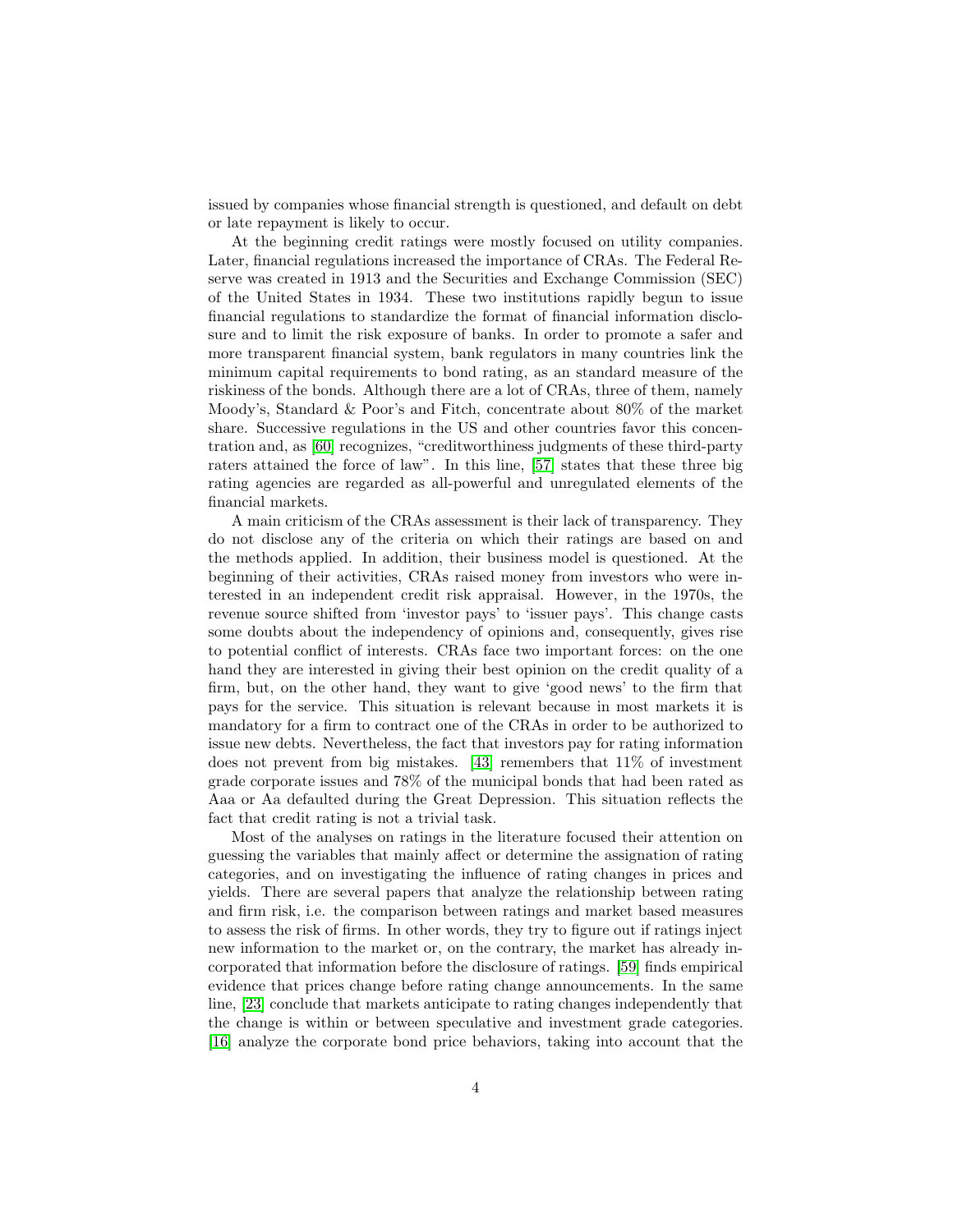credit rating qualifications given by Moody's and Standard & Poor's determine homogeneous groups related to the yield curve. However, they recognize the existence of other important factors that affect the price bond evolution such as the default risk, liquidity, tax liability, recovery rate and maturity. [\[37\]](#page-20-0) find "that bond prices and credit ratings generally embed similar views on relative credit risk, and any difference in views that do arise are often temporary". In a recent work, [\[33\]](#page-20-1) detects that changes in credit ratings produce a significant reaction in bond prices. [\[30\]](#page-20-2) study the effect of uncertainty and asymmetry of information over corporate bond spreads and find that yield spread of bonds with short maturities are partially explained by corporate credit rating. [\[1\]](#page-17-0) find evidence that negative announcements of ratings convey relevant information to the market.

In this paper we are particularly interested to explore about a potential relationship between credit ratings and informational efficiency. This link could help to find a more objective and unbiased way to classify credit ratings.

# <span id="page-4-0"></span>3 Informational efficiency and the complexityentropy causality plane

The study of weak informational efficiency is about the possibility of unveiling information from prices or return time series. Financial markets can be regarded as dynamical systems, whose behavior is recorded in time series of prices, yields, turnover, etc. These time series should be carefully analyzed in order to understand the underlying phenomenon. Quantifiers derived from Information Theory can be suitable candidates for this task since they allow to extract some properties of the probability distributions estimated from the observed data. One of the key metrics is Shannon entropy. Given any arbitrary discrete probability distribution  $P = \{p_i \geq 0, i = 1, ..., M\}$  for which  $\sum_{i=1}^{M} p_i = 1$ , Shannon entropy is defined as  $S[P] = -\sum_{i=1}^{M} p_i \ln p_i$  [\[12\]](#page-18-6). It is equal to zero if the underlying structure is fully deterministic ( $p_k = 1 \wedge p_i = 0$ ,  $\forall i \neq k$ ) and reaches a maximum value for an uncorrelated stochastic process (uniform distribution, i.e.  $p_i = 1/M$ ,  $\forall i = 1, \dots, M$ . It is remarkable that this amount of information is computed in terms of state probabilities and does not depend on a particular distribution.

The use of informational entropy to study economic phenomena can be traced back to [\[56\]](#page-22-4), where entropy is used to predict short-term price fluctuations in the Amsterdam Stock Exchange. [\[18\]](#page-19-7) and [\[15\]](#page-18-7) perform a similar study for the New York and London Stock Exchanges, respectively. [\[38\]](#page-20-3) analyze the proportions of securities with positive, negative and null returns on the American Stock Exchange using Information Theory methodologies and conclude that they are dependent on the previous day and not significantly influenced by the proportion of untraded securities. [\[39\]](#page-20-4) propose the average mutual information or shared entropy as a proxy for systematic risk. Much more recently, [\[41\]](#page-20-5) combines entropy quantifier and symbolic time series analysis in order to relate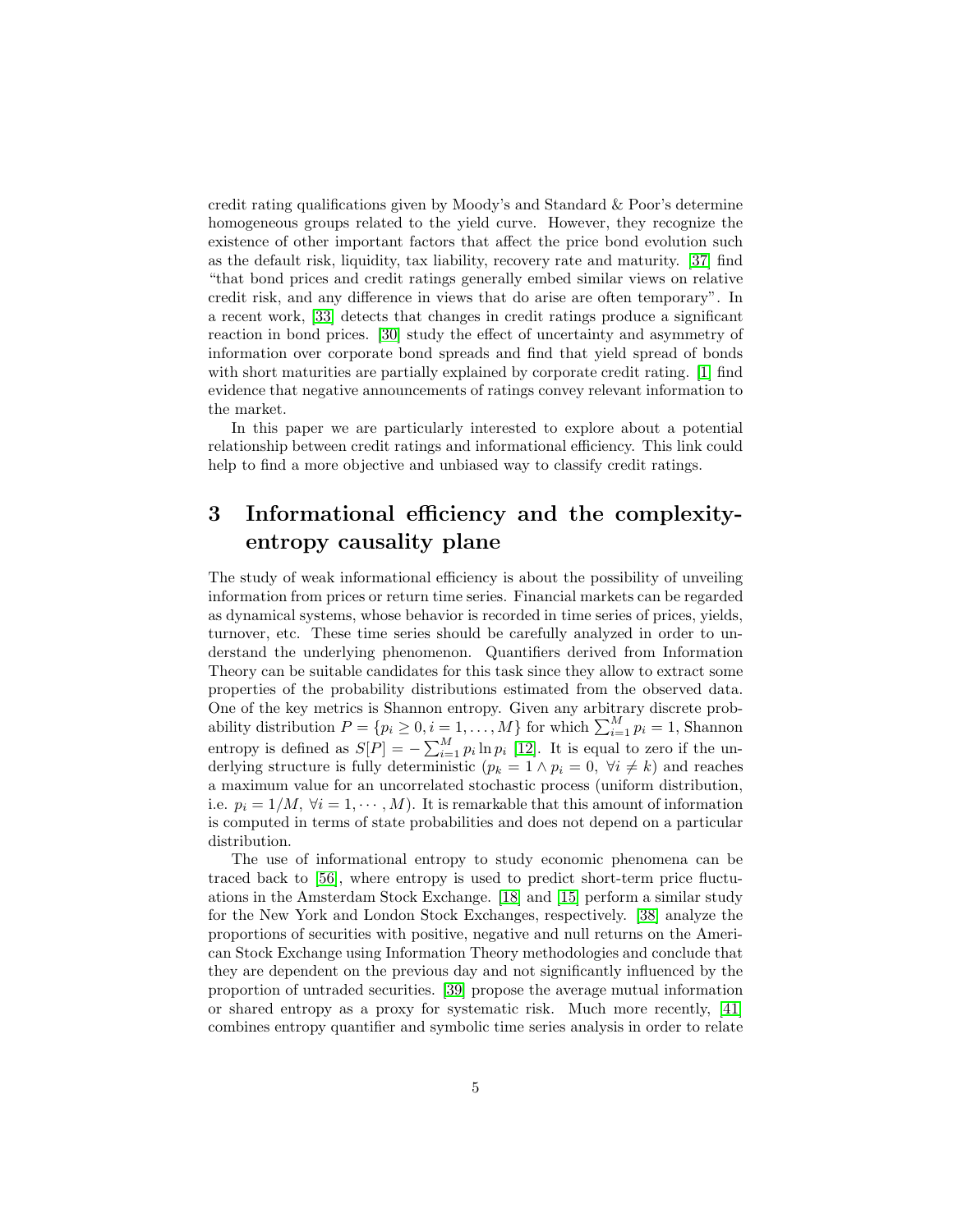informational efficiency and the probability of having an economic crash. Later, [\[42\]](#page-21-2) also uses Shannon entropy to rank the informational efficiency of several stock markets around the world. Alvarez-Ramirez and coworkers implement a multiscale entropy concept to monitor the evolution of the informational efficiency over different time horizons. By applying this methodology to the crude oil prices [\[32,](#page-20-6) [35\]](#page-20-7) and the Dow Jones Index (DJI) [\[5\]](#page-18-8), the presence of some particular cyclic dynamics is unveiled.

However, analyzing time series by only estimating the Shannon entropy could be insufficient since, as recalled by [\[20\]](#page-19-8), an entropy measure does not quantify the degree of structure presents in a process. In fact, it is necessary to measure the statistical complexity in order to fully characterize the system's dynamics. This is why we have proposed to consider also the statistical complexity for the analysis of financial time series [\[64\]](#page-22-5). Measures of statistical complexities try to quantify the underlying hidden organizational structure. In that sense, perfect order and maximal randomness (a periodic sequence and a fair coin toss, for example) are defined with zero complexity because they are the easiest to describe and understand. At a given distance from these extremes, a wide range of possible degrees of physical structure exists. The complexity measure allows to quantify this array of behavior [\[21\]](#page-19-9).

In the present paper we employ the *complexity-entropy causality plane* (CECP), i.e. the representation space with the permutation entropy of the system in the horizontal axis and an appropriate *permutation statistical complexity* measure in the vertical one, for the analysis. This novel information-theory-tool was recently shown to be a practical and robust way to discriminate the linear and nonlinear correlations present in stock [\[64\]](#page-22-5), commodity [\[65\]](#page-22-6) and sovereign bond [\[63\]](#page-22-7) markets. The location in the CECP allows to quantify the inefficiency of the system under analysis because the presence of temporal patterns derives in deviations from the ideal position associated with a totally random process, i.e. normalized entropy and statistical complexity equal to one and zero, respectively. Consequently, the distance to this random ideal planar location can be used to define a ranking of efficiency. Technical details about the estimation of the permutation entropy, permutation statistical complexity as well as the construction of the CECP are left to [A](#page-13-0) in order to make easy the reading of the paper. Readers unfamiliar with these topics are strongly encouraged to read it at this point.

### <span id="page-5-0"></span>4 Data and results

In this work we analyze the daily values of the yield to maturity of thirty nine corporate bonds, corresponding to oil and energy companies of the United States. The yield to maturity is the annualized percentage return of a bond held until its stated maturity. All data were collected from Datastream database. The period under analysis goes from 1st April 2008 until 16th November 2012, giving a total of  $N = 1209$  data points for each bond. Time counting was performed over trading days, skipping weekends and holidays. In order to ho-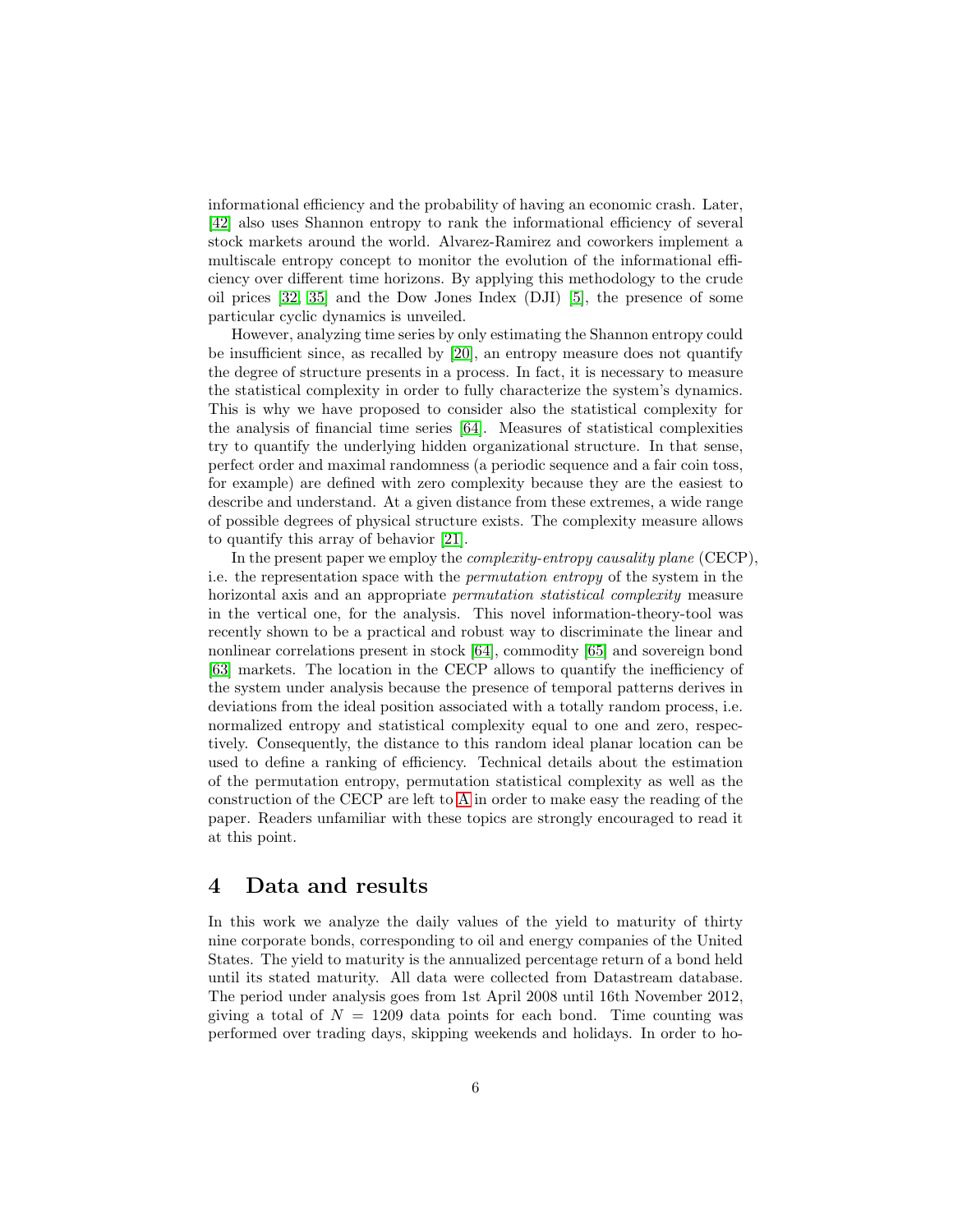<span id="page-6-0"></span>Table 1: Corporate bonds.

|     | DS Code | Borrower                            | Issue    | Maturity | Coupon | Moody's        |
|-----|---------|-------------------------------------|----------|----------|--------|----------------|
|     |         |                                     | date     | date     |        | rating         |
|     |         |                                     |          |          |        |                |
| 1.  | 18797N  | Anadarko Petroleum Corporation      | 15/10/96 | 15/10/26 | 7.500  | Ba1            |
| 2.  | 17874U  | Apache Corporation                  | 27/02/96 | 15/03/26 | 7.700  | A3             |
| 3.  | 81359Q  | Berry Petroleum Co.                 | 24/10/06 | 01/11/16 | 8.250  | B <sub>3</sub> |
| 4.  | 56161F  | Buckeye Partners Lp                 | 30/06/05 | 01/07/17 | 5.125  | Baa3           |
| 5.  | 90269K  | Canadian Natural Resources Limited  | 19/03/07 | 15/05/17 | 5.700  | Baa1           |
| 6.  | 93510X  | Cimarex Energy Company              | 01/05/07 | 01/05/17 | 7.125  | Ba2            |
| 7.  | 216442  | Conocophillips Company              | 01/07/97 | 01/01/27 | 7.800  | A1             |
| 8.  | 18739L  | El Paso Corporation                 | 03/02/98 | 01/02/18 | 7.000  | Ba3            |
| 9.  | 18258R  | El Paso Natural Gas Company         | 13/11/96 | 15/11/26 | 7.500  | Baa3           |
| 10. | 18483P  | Enbridge Energy Partners Lp         | 01/10/98 | 01/10/28 | 7.125  | Baa1           |
| 11. | 61384H  | Energen Corporation                 | 22/07/97 | 24/07/17 | 7.400  | Baa3           |
| 12. | 81359L  | Energy Transfer Partners Ltd.       | 23/10/06 | 15/02/17 | 6.125  | Baa3           |
| 13. | 1688NK  | EOG Resources Incorporated          | 10/09/07 | 15/09/17 | 5.875  | A3             |
| 14. | 2101ME  | Forest Oil Corp.                    | 15/12/07 | 15/06/19 | 7.250  | B1             |
| 15. | 251985  | Hess Corporation                    | 01/10/99 | 01/10/29 | 7.875  | Baa2           |
| 16. | 46082X  | Husky Energy Incorporated           | 18/06/04 | 15/06/19 | 6.150  | Baa2           |
| 17. | 18791U  | Marathon Oil Corporation            | 15/05/92 | 15/05/22 | 9.375  | Baa2           |
| 18. | 1798EF  | Mcmoran Exploration Co.             | 14/11/07 | 15/11/14 | 11.875 | Caa1           |
| 19. | 241094  | Murphy Oil Corporation              | 04/05/99 | 01/05/29 | 7.050  | Baa3           |
| 20. | 95576F  | Nexen Incorporated                  | 04/05/07 | 15/05/17 | 5.650  | Baa3           |
| 21. | 18616C  | Noble Energy Incorporated           | 15/10/93 | 15/10/23 | 7.250  | Baa2           |
| 22. | 251451  | Occidental Petroleum Corporation    | 10/02/99 | 15/02/29 | 8.450  | A2             |
| 23. | 38803V  | Overseas Shipholding Group Inc      | 19/02/04 | 15/02/24 | 7.500  | Caa1           |
| 24. | 80814U  | Peabody Energy Corp                 | 12/10/06 | 01/11/26 | 7.875  | Ba1            |
| 25. | 65954C  | Pioneer Natural Resources Company   | 01/05/06 | 01/05/18 | 6.875  | Ba1            |
| 26. | 49481N  | Plains All American Pipeline Lp     | 15/02/05 | 15/08/16 | 5.875  | Baa3           |
| 27. | 86422F  | Plains Exploration & Production Co. | 13/03/07 | 15/03/17 | 7.000  | B1             |
| 28. | 64349H  | Quicksilver Resources Incorporated  | 16/03/06 | 01/04/16 | 7.125  | B3             |
| 29. | 1722EQ  | Range Resources Corporation         | 28/09/07 | 01/10/17 | 7.500  | Ba3            |
| 30. | 18737W  | Sherwin-Williams Company            | 10/02/97 | 01/02/27 | 7.375  | A3             |
| 31. | 18242J  | Spectra Energy Capital Llc          | 20/07/98 | 15/07/18 | 6.750  | Baa2           |
| 32. | 49480M  | Stone Energy Corp.                  | 15/12/04 | 15/12/14 | 6.750  | Caa2           |
| 33. | 18725W  | Sunoco Incorporated                 | 01/11/94 | 01/11/24 | 9.000  | Ba2            |
| 34. | 96571M  | Swift Energy Company                | 01/06/07 | 01/06/17 | 7.125  | B3             |
| 35. | 602040  | Talisman Energy Incorporated        | 21/10/97 | 15/10/27 | 7.250  | Baa2           |
| 36. | 244814  | Tennessee Gas Pipeline Company      | 13/03/97 | 01/04/17 | 7.500  | Baa3           |
| 37. | 16527D  | Transcanada Pipelines               | 14/10/97 | 14/10/25 | 7.060  | A3             |
| 38. | 243459  | Transcontinental Gas Pipe Line Co.  | 15/07/96 | 15/07/26 | 7.080  | Baa2           |
| 39. | 18241H  | Valero Energy Corporation           | 25/06/96 | 01/07/26 | 7.650  | Baa2           |

mogenize our sample, bonds are selected using the following criteria: (i) they are issued by companies from the United States and from the oil and energy sectors, (ii) they are straight bonds, (iii) the coupons are constant with a fixed frequency, (iv) the repayment is at par, (v) they mature before year 2029, (vi) they are long term (10 to 30 years), and (vii) the rating is available. To arrive to the thirty nine corporate bonds, we select only one bond by firm in order to avoid over representation bias. Codes and names of these indices are listed in Table [1.](#page-6-0)

We estimate permutation entropy  $(\mathcal{H}_{\mathcal{S}})$  and permutation statistical complexity ( $C_{JS}$ ) for the different corporate bonds. Embedding dimensions  $D = \{3, 4, 5\}$ and embedding delay  $\tau = 1$  are chosen. Ordinal patterns generated by these parameters correspond to three, four and five consecutive days. It should be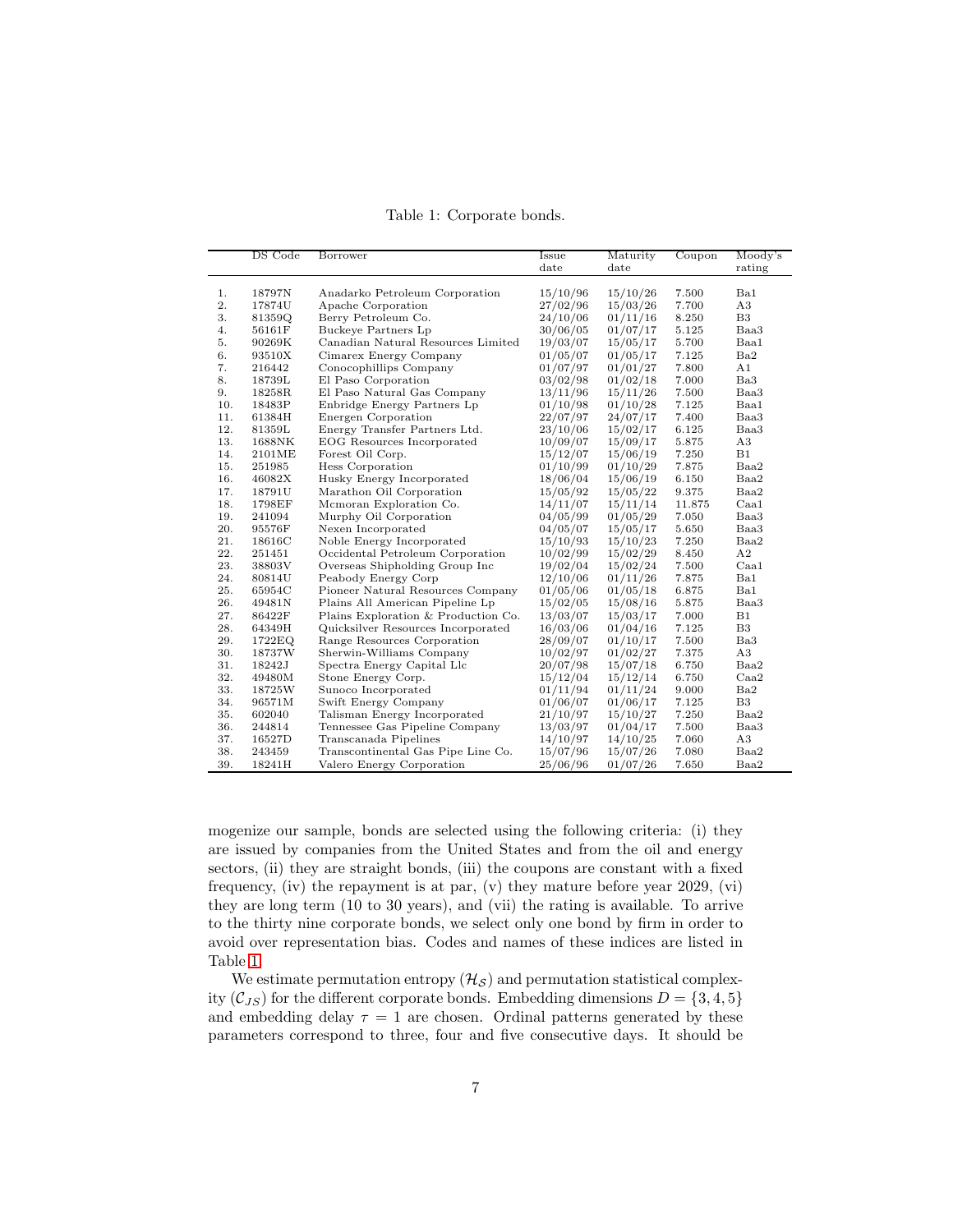noted that long-range correlations in the time series are reflected in the relative frequency of these ordinal patterns, i.e. some particular patterns appear more often than the others due to the memory effect, and the estimated probability distribution results different from the uniform one expected for an uncorrelated stochastic process. Moreover, stochastic processes with different long-range correlations, such as fractional Gaussian noise (fGn) and fractional Brownian motion (fBm), can be clearly discriminated by using permutation quantifiers with parameters similar to that employed in the present analysis [\[8,](#page-18-9) [45,](#page-21-3) [48,](#page-21-4) [62\]](#page-22-8). Results obtained by estimating both permutation quantifiers,  $\mathcal{H}_{\mathcal{S}}$  and  $\mathcal{C}_{JS}$ , for the corporate bond markets of US oil and energy companies are displayed in Fig. [1.](#page-8-0) According to them we can clearly identify two clusters. The planar location of each cluster corresponds to homogeneous rating categories: investment and speculative grades. The first category (black and red symbols) exhibits, in average, high entropy and low complexity indicating that series behaves more randomly and, thus, that they are closer to the informational efficient behavior. The second category can be subdivided into two subgroups. The bonds in the upper part of this category (Ba1 to Ba3), represented by green symbols, are located in an area with intermediate entropy and complexity values. Finally, the lower part of the speculative grade bonds (B1 to Caa2), indicated by blue and light blue symbols, exhibits less entropy and higher complexity, which highlight their informational inefficiency. Of course, these are average behaviors, and particular exceptions can be observed. In Fig. [2](#page-9-0) the mean and standard deviation of the permutation quantifier values estimated with  $D = 5$  and embedding delay  $\tau = 1$  for the above mentioned clusters are displayed. Estimated values for permutation entropy and permutation statistical complexity show a high correlation. This kind of information redundancy is characteristic of stochastic processes. When the temporal correlations in the process increase,  $\mathcal{H}_{\mathcal{S}}$  and  $\mathcal{C}_{JS}$  are smaller and larger, respectively, advising about the presence of these patterns. The locations in the CECP allow to conclude that the correlated stochastic properties of the yields time series is coherent with classifications given by CRAs. Following the same approach, [\[63\]](#page-22-7) find that the qualifications given by Moody's to sovereign bonds of thirty countries are coherent with the location of the associated time series in the CECP.

Trying to justify the fact that intrinsic temporal correlations play a significant role in the CECP location obtained for the different corporate bonds, we have also estimated the permutation quantifiers for the shuffled corporate bond data. Shuffled realization of the original data are obtained permuting them in a random order, and eliminating, consequently, all non-trivial temporal correlations. From Fig. [3,](#page-10-0) where the location obtained for the original data (blue circles) and its shuffled counterparts (red circles) are depicted, it can be easily concluded that the positions obtained from original data are not obtained by chance and the underlying correlations are relevant. Estimated values of the permutation quantifiers for the shuffled data are very close to that expected for a fully random record ( $\mathcal{H}_{\mathcal{S}} \approx 1$  and  $\mathcal{C}_{JS} \approx 0$ ). Stock [\[66\]](#page-22-9) and commodity [\[65\]](#page-22-6) markets show a similar behavior.

In order to analyze the relationship between informational efficiency and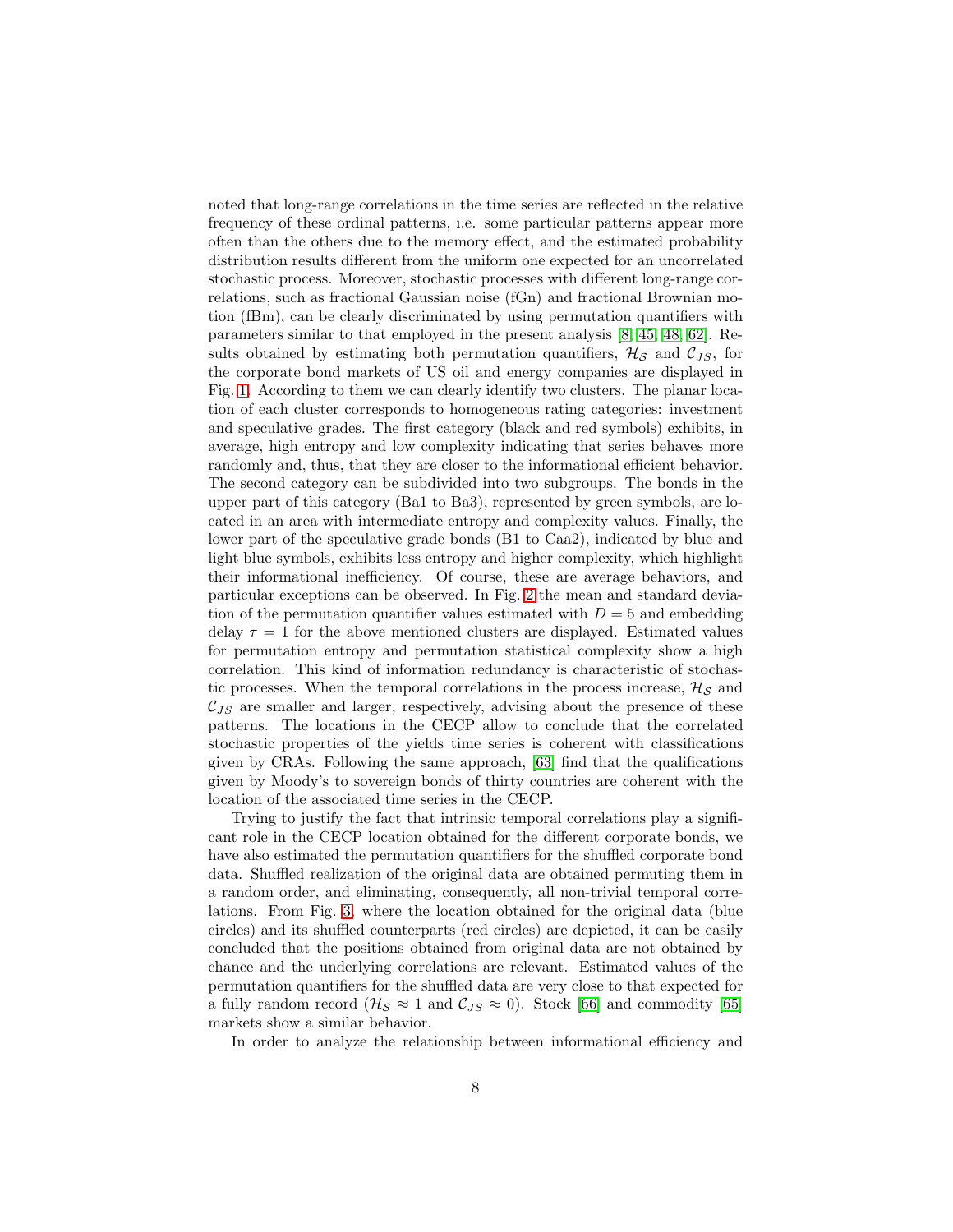

<span id="page-8-0"></span>Figure 1: (Color online) Location of the corporate bond markets of US oil and energy companies in the CECP. Permutation quantifiers are estimated by using different embedding dimensions  $D = \{3, 4, 5\}$  and embedding delay  $\tau = 1$ . The following symbols and colors are employed to discriminate the different credit ratings: black circle (A1), black square (A2), black triangle (A3), red circle (Baa1), red square (Baa2), red triangle (Baa3), green circle (Ba1), green square (Ba2), green triangle (Ba3), blue circle (B1), blue square (B3), light blue circle (Caa1) and light blue square (Caa2). Dashed lines represent the maximum and minimum complexity values for a given value of the entropy (see, for instance, [\[31\]](#page-20-8) for further details about these bounds).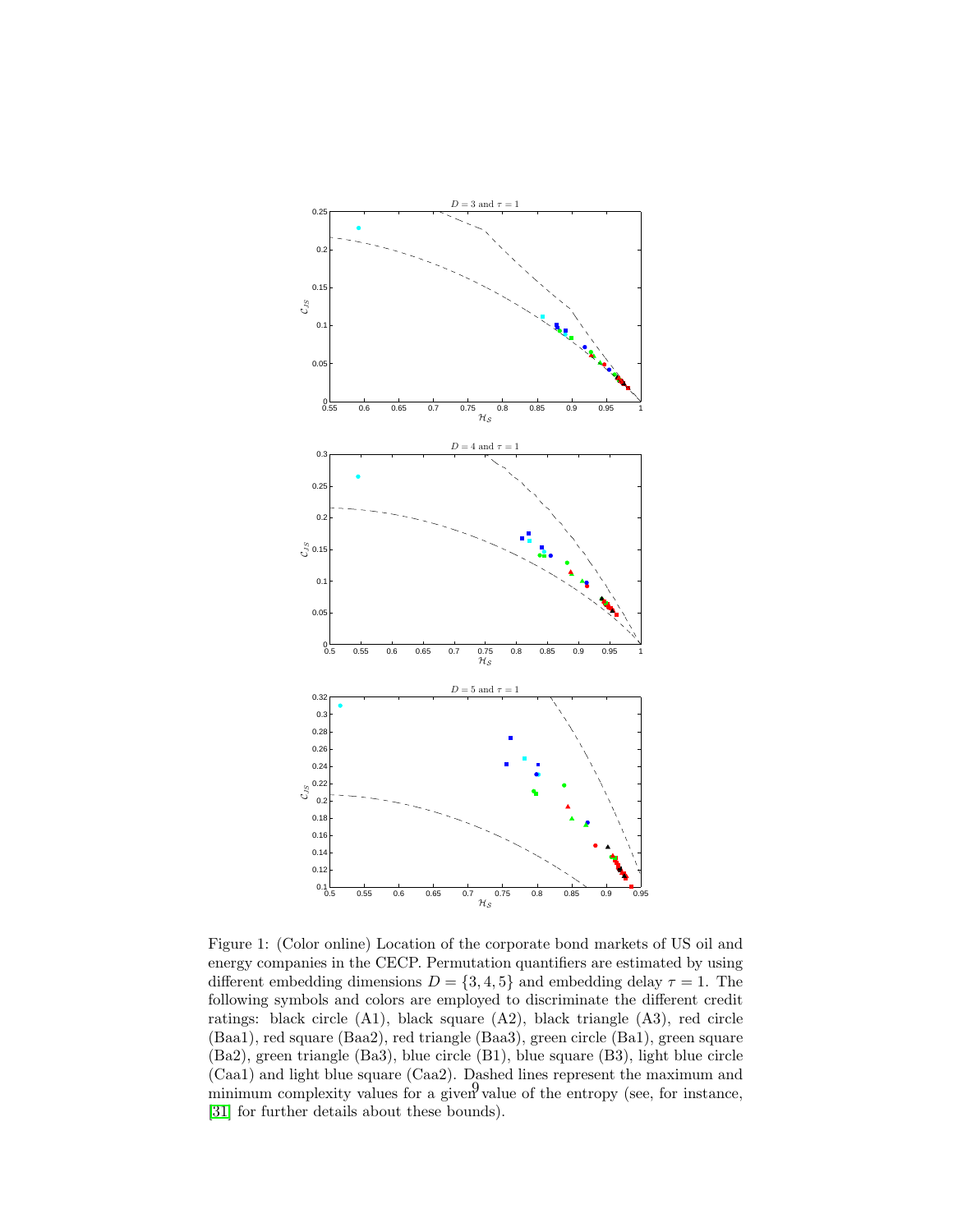

<span id="page-9-0"></span>Figure 2: Average location of the three clusters identified in the analysis: corporate bonds in the investment category grade (A1 to Baa3, black lines), in the upper part of the speculative grade (Ba1 to Ba3, red lines), and in the lower part of this category (B1 to Caa2, blue lines). Mean and standard deviation of the permutation quantifiers estimated with  $D=5$  and embedding delay  $\tau=1$ for each cluster are plotted. Dashed lines represent the maximum and minimum complexity values for a given value of the entropy.

<span id="page-9-1"></span>Table 2: Description of the five selected accounting ratios.

| Ratio                                                                                                                  | Expected sign |
|------------------------------------------------------------------------------------------------------------------------|---------------|
| Quick Ratio (QR) = $\frac{\text{Cash } k \text{ short term investments}}{\text{A}}$                                    |               |
| $Currept$ liabilities<br>$Current$ assets<br>$\alpha$ Current Ratio (CurrRatio) = $\frac{Curreu}{Curreu}$ displicities |               |
| Coverage Ratio $(CovRatio) =$<br>Interest expense on debt                                                              |               |
| Interest expense on debt<br>Interest Earning ratio $(IE)$ =<br>Earnings before interest & taxes                        | ۰             |
| Interest expense on debt<br>Interest Cash ratio (IC)<br>Net cash flow-operating activities                             | -             |

firm characteristics, we perform Spearman's non-parametric correlation between permutation entropy and the average of some accounting ratios for the period 2008-2011. Selected accounting ratios and their expected signs are detailed in Table [2.](#page-9-1) Results for this non-parametric correlation are shown in Table [3.](#page-11-0) Similar results were also obtained using Kendall's non-parametric correlation. If we consider the whole sample, there is not a statistical significant correlation. We have also computed the correlations for investment and speculative grade subgroups looking for a differential effect within bond categories. After this classification, the results are similar, but the correlation with the interest cash is significant, albeit with the opposite expected sign.

According to these results, we conclude that accounting ratios are not significantly correlated with permutation entropy. This situation is relevant considering that accounting ratios are used for computing credit ratings and, as the CECP analysis shows, credit ratings are associated with informational efficiency.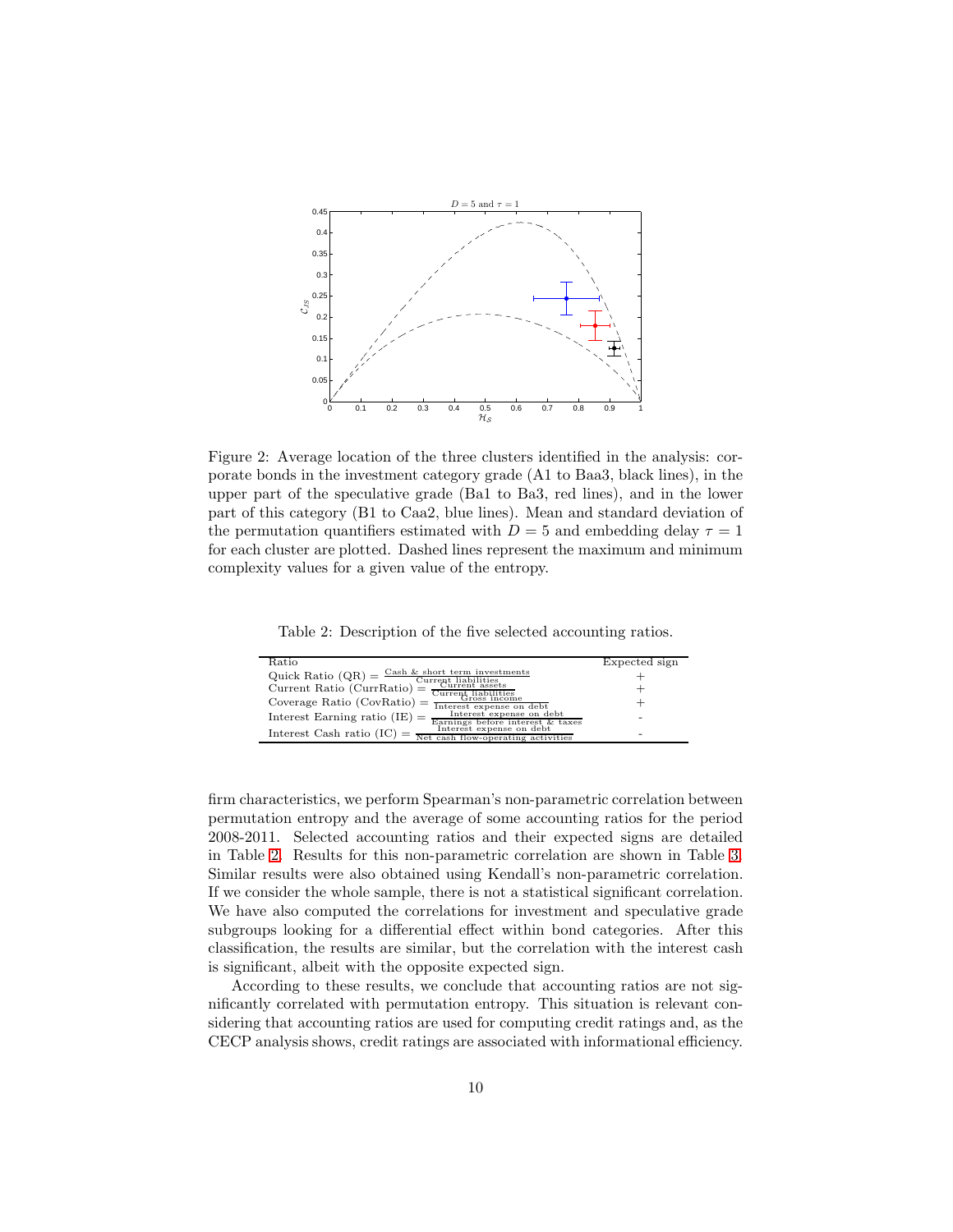

<span id="page-10-0"></span>Figure 3: (Color online) Location of the original (blue circles) and shuffled (red circles) corporate bond markets in the CECP with embedding dimensions  $D = 3$  (upper plot),  $D = 4$  (central plot) and  $D = 5$  (lower plot) and embedding delay  $\tau = 1$ . The estimations for the shuffled realization are very close to that expected for a fully random record with  $\mathcal{H}_{\mathcal{S}} \approx 1$  and  $\mathcal{C}_{JS} \approx 0$ . Dashed lines represent the maximum and minimum complexity values for a given value of the entropy.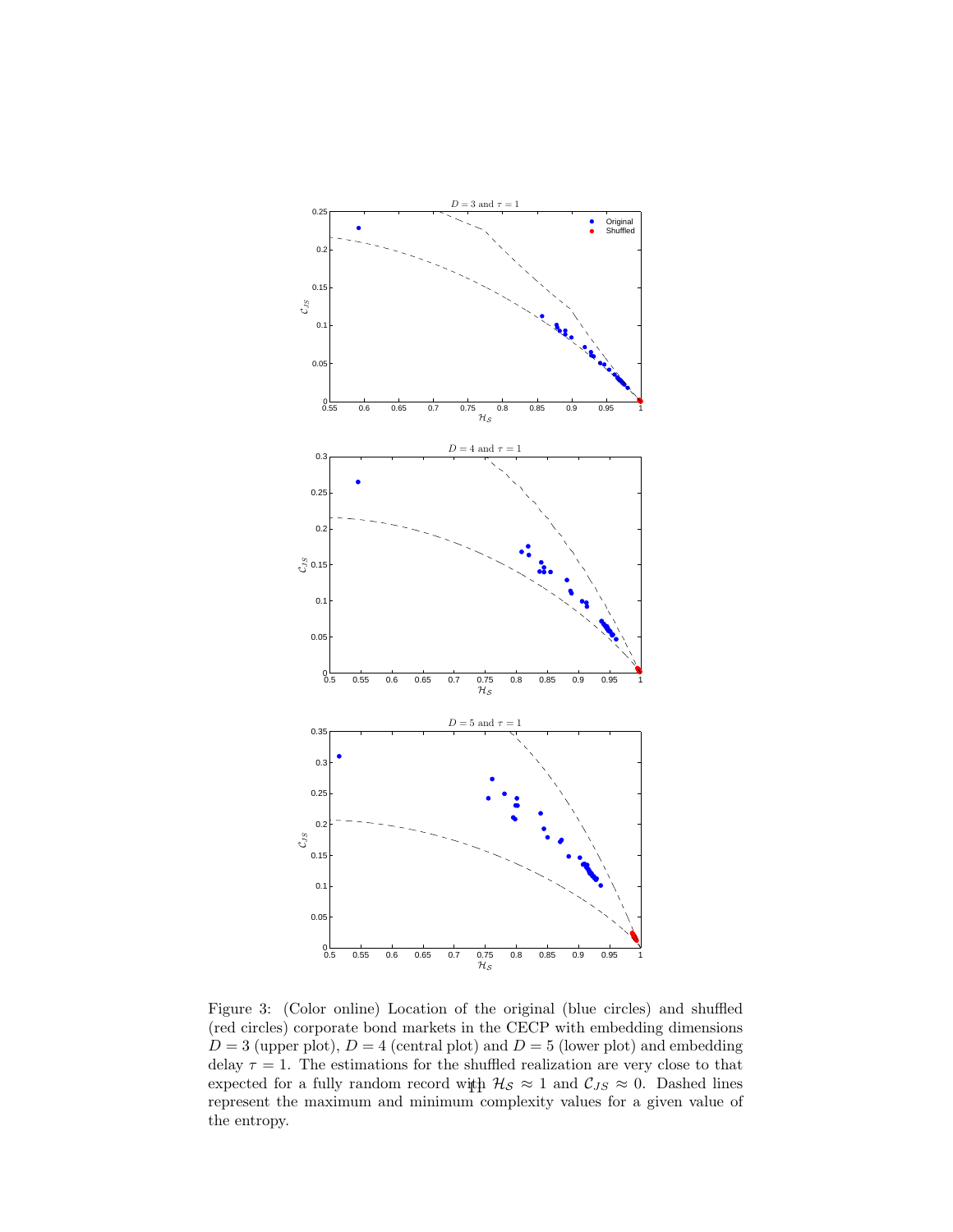<span id="page-11-0"></span>Table 3: Spearman's non-parametric correlation between permutation entropy estimations and the five selected accounting ratios for the different embedding dimensions  $D = \{3, 4, 5\}$ . QR: Quick Ratio, CurrRatio: Current Ratio, CovRatio: Coverage Ratio, IE: Interest Earning ratio & IC: Interest Cash ratio.

|                   |       |                                    | QR              | CurrRatio | CovRatio | ΙE       | IС        |
|-------------------|-------|------------------------------------|-----------------|-----------|----------|----------|-----------|
|                   | $D=3$ | Spearman's Rho                     | $-0.190$        | $-0.085$  | 0.218    | 0.129    | 0.027     |
|                   |       | p-value                            | 0.260           | 0.607     | 0.182    | 0.435    | 0.873     |
|                   | $D=4$ | Spearman's Rho                     | $-0.228$        | $-0.062$  | 0.231    | 0.141    | 0.055     |
| All firms         |       | p-value                            | 0.175           | 0.706     | 0.157    | 0.392    | 0.740     |
|                   | $D=5$ | Spearman's Rho                     | $-0.181$        | $-0.117$  | 0.151    | 0.209    | 0.116     |
|                   |       | p-value                            | 0.283           | 0.477     | 0.358    | 0.202    | 0.480     |
|                   |       | N                                  | $37+$           | 39        | 39       | 39       | 39        |
|                   | $D=3$ | Spearman's Rho                     | 0.334           | 0.167     | 0.003    | $-0.125$ | 0.053     |
|                   |       | p-value                            | 0.129           | 0.436     | 0.987    | 0.560    | 0.806     |
|                   | $D=4$ | Spearman's Rho                     | 0.230           | 0.221     | 0.077    | $-0.140$ | 0.071     |
| Investment grade  |       | p-value                            | 0.304           | 0.300     | 0.722    | 0.514    | 0.741     |
|                   | $D=5$ | Spearman's Rho                     | 0.290           | 0.075     | $-0.053$ | 0.018    | 0.190     |
|                   |       | p-value                            | 0.191           | 0.728     | 0.806    | 0.933    | 0.375     |
|                   |       | N                                  | 22 <sub>1</sub> | 24        | 24       | 24       | 24        |
|                   | $D=3$ | Spearman's Rho                     | $-0.118$        | $-0.196$  | 0.046    | 0.371    | $0.582*$  |
|                   |       | p-value                            | 0.676           | 0.483     | 0.869    | 0.173    | 0.023     |
|                   | $D=4$ | Spearman's $\overline{\text{Rho}}$ | $-0.132$        | $-0.182$  | $-0.025$ | 0.461    | $0.654**$ |
| Speculative grade |       | p-value                            | 0.639           | 0.516     | 0.930    | 0.084    | 0.008     |
|                   | $D=5$ | Spearman's Rho                     | $-0.068$        | $-0.189$  | $-0.104$ | 0.489    | $0.732**$ |
|                   |       | p-value                            | 0.810           | 0.499     | 0.713    | 0.064    | 0.002     |
|                   |       | N                                  | 15              | 15        | 15       | 15       | 15        |

† El Paso Natural Gas Company and Tennessee Gas Pipeline Company are not included because

cash & short term investments figures are not available for these firms in the Datastream database.

∗ significant at the 5% level.

∗∗ significant at the 1% level.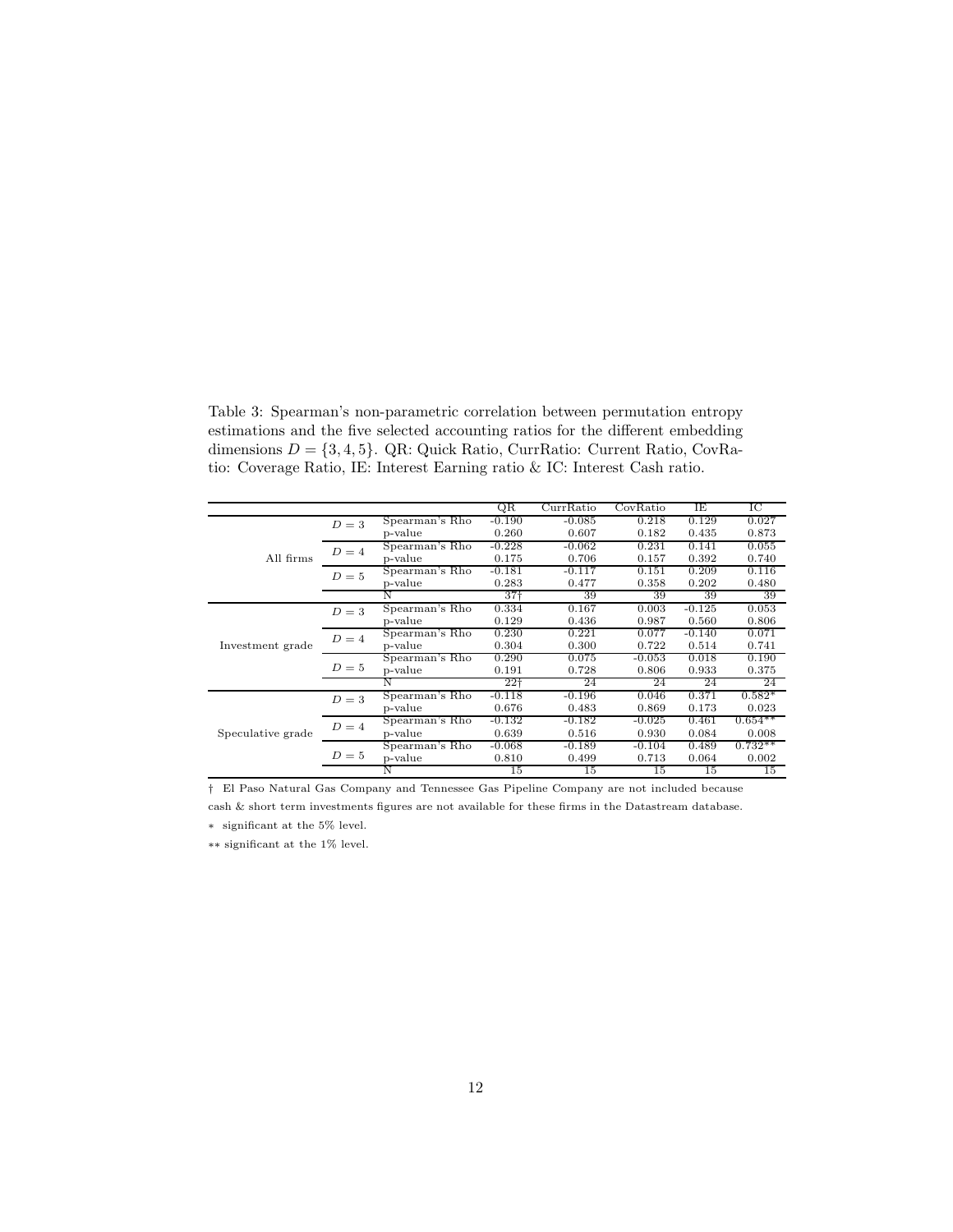Consequently, accounting ratios and permutation entropy are both related to credit ratings but they appear to be independent of each other. In light of these results, we can conclude that permutation quantifiers provide additional explicative power to justify bond classification.

# <span id="page-12-0"></span>5 Conclusions

This paper analyzes the relationship between informational efficiency and credit ratings in the corporate bond markets of US oil and energy companies. On the one hand, we find that bonds that are included in the investment grade category, i.e. those with the highest creditworthiness, are located in the region of the CECP that represents the most informational efficient behavior. On the other hand, bonds that belong to the speculative grade category exhibit less entropy and greater complexity, which indicates less efficiency. These different planar locations confirm a significant relationship between informational efficiency and credit rating of corporate bonds.

Additionally, in this paper, we investigate a potential link between entropy and accounting ratios. The aim of this approach is to explore if firm characteristics are related to the permutation entropy, and thus, connected with the degree of informational efficiency. Surprisingly, only one of the five selected accounting ratios, the interest cash, is statistically significant for speculative grade bonds. However, this correlation does not present the expected sign. This situation highlights an absence of correlation between accounting ratios and informational efficiency. Since we have confirmed a correlated behavior between informational efficiency and the permutation quantifiers estimated in this paper, we conclude that the CECP provides an alternative and more transparent way to justify bond classification.

In the future, we propose to further study the reasons behind the lack of relationship between accounting ratios and permutation entropy, in spite of the fact that, on the one hand, credit ratings and permutation entropy, and, on the other hand, credit ratings and accounting ratios, are actually linked. Additionally, we would like to expand this study to other sectors in order to set a comparative study and verify that the CECP provides a good classification of the rating quality, independently of the firm sector.

## Acknowledgements

Luciano Zunino, M. Belén Guercio and Osvaldo A. Rosso were supported by Consejo Nacional de Investigaciones Científicas y Técnicas (CONICET), Argentina. Lisana B. Martinez acknowledges the support of a Ph.D. scholarship from Department of Business of Universitat Rovira i Virgili, Spain. Osvaldo A. Rosso acknowledges support as a CNPq fellow, Brazil.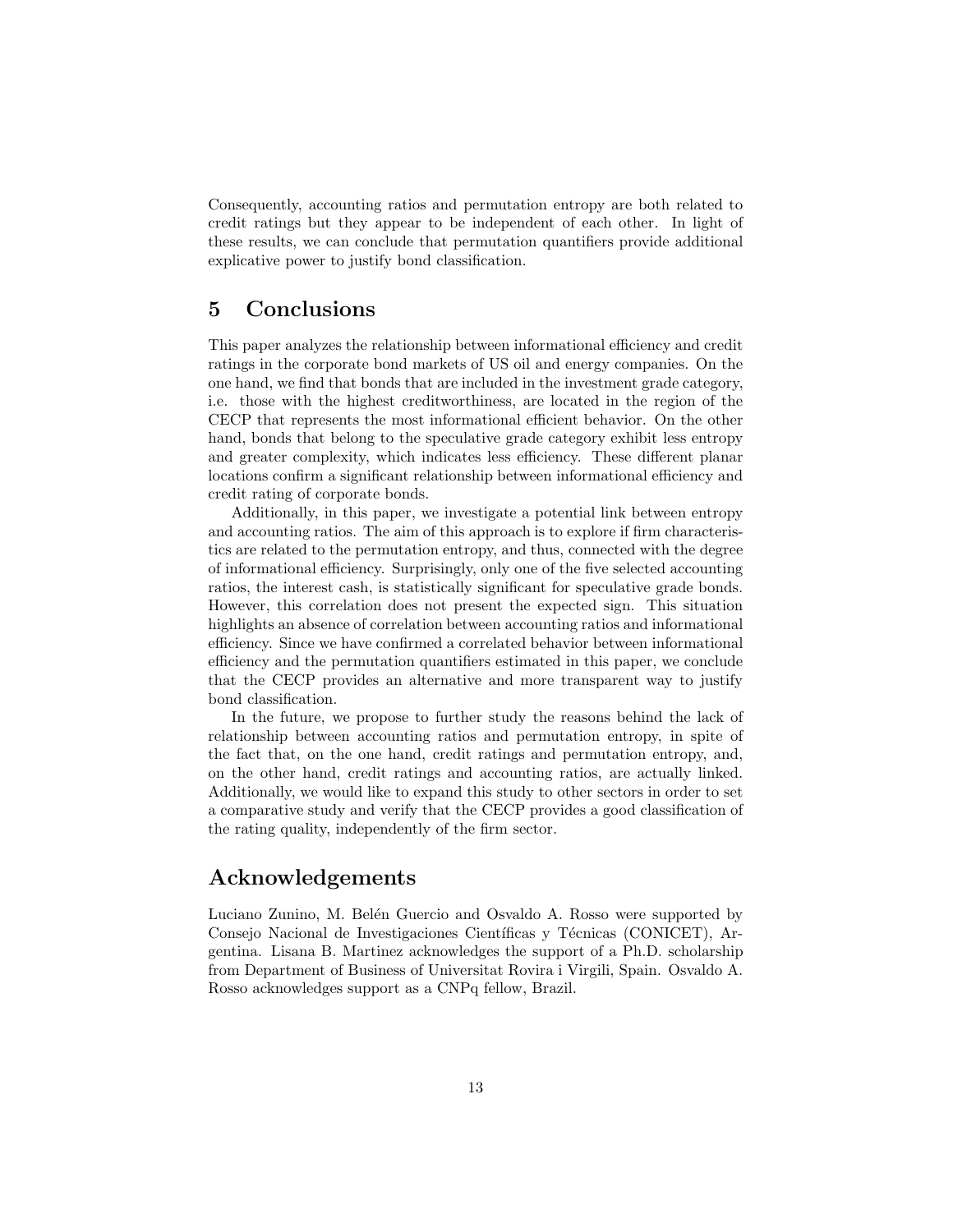# <span id="page-13-0"></span>A Permutation-information-theory based quantifiers

### A.1 Entropy and Statistical Complexity

The information content of a system is usually evaluated via a probability distribution function (PDF) describing the apportionment of some measurable or observable quantity, commonly a time series  $S(t)$ . An information measure can be roughly defined as a quantity that characterizes this given probability distribution. The Shannon entropy is very often used as the most "natural" one ([\[52\]](#page-21-5)). Given any arbitrary discrete probability distribution  $P = \{p_i, i = 1, \ldots, M\},\$ with M the number of degrees of freedom, Shannon's logarithmic information measure reads

$$
S[P] = -\sum_{i=1}^{M} p_i \ln p_i.
$$
 (1)

It can be regarded as a measure of the uncertainty associated with the physical process described by P. If  $S[P] = S_{min} = 0$  we are in position to predict with complete certainty which of the possible outcomes  $i$ , whose probabilities are given by  $p_i$ , will actually take place. Our knowledge of the underlying process described by the probability distribution is maximal in this instance. In contrast, our knowledge is minimal for the equiprobable distribution  $P_e = \{p_i =$  $1/M, i = 1, \ldots, M$  and, consequently, the uncertainty is maximal,  $S[P_e] =$  $S_{max}$ .

It is widely known that an entropic measure does not quantify the degree of structure presents in a process [\[20\]](#page-19-8). Moreover, it was recently shown that measures of statistical or structural complexity are necessary for a better understanding of chaotic time series because they are able capture their organizational properties [\[21\]](#page-19-9). This specific kind of information is not revealed by randomness' measures. Rosso and coworkers introduced an effective statistical complexity measure (SCM) that is able to detect essential details of the dynamics and differentiate different degrees of periodicity and chaos [\[27\]](#page-19-10). This specific SCM, that provides important additional information regarding the peculiarities of the underlying probability distribution, is defined via the product<sup>[1](#page-13-1)</sup>

<span id="page-13-3"></span>
$$
\mathcal{C}_{JS}[P] = \mathcal{Q}_J[P, P_e] \cdot \mathcal{H}_S[P] \tag{2}
$$

of the normalized Shannon entropy

<span id="page-13-2"></span>
$$
\mathcal{H}_S[P] = \mathcal{S}[P]/\mathcal{S}_{max},\tag{3}
$$

with  $S_{max} = S[P_e] = \ln M$ ,  $(0 \leq H_s \leq 1)$  and  $P_e$  the equiprobable distribution, and the so-called *disequilibrium*  $Q_J$ . This latter quantifier is defined in terms of the extensive (in the thermodynamical sense) Jensen-Shannon divergence  $\mathcal{J}[P, P_e]$  that links two PDFs. We have

$$
Q_J[P, P_e] = Q_0 \cdot \mathcal{J}[P, P_e],\tag{4}
$$

<span id="page-13-1"></span><sup>&</sup>lt;sup>1</sup>This functional product form for the SCM is due to [\[29\]](#page-20-9).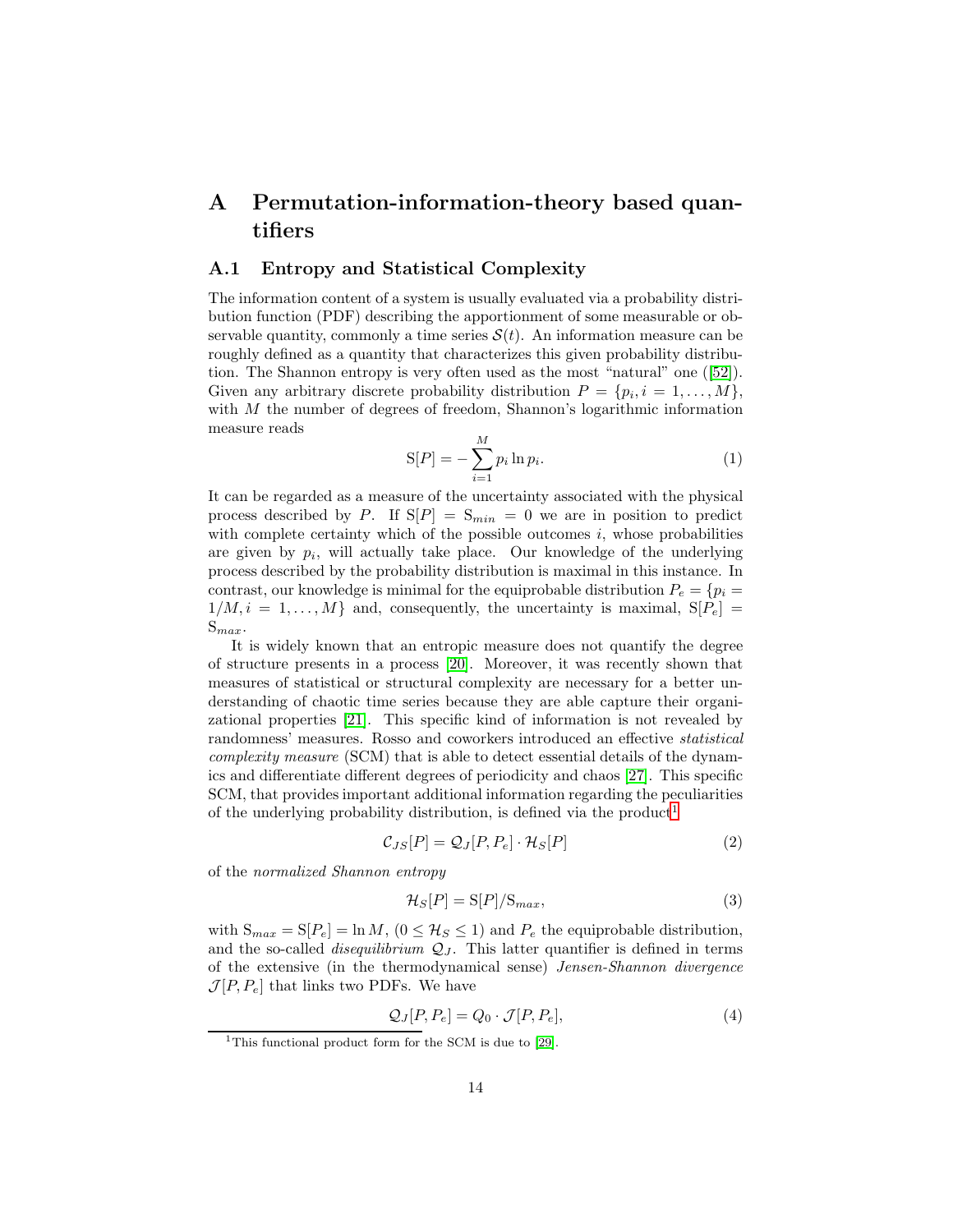$$
\mathcal{J}[P, P_e] = S[(P + P_e)/2] - S[P]/2 - S[P_e]/2.
$$
 (5)

 $Q_0$  is a normalization constant, equal to the inverse of the maximum possible value of  $\mathcal{J}[P, P_e]$ . This value is obtained when one of the values of P, say  $p_m$ , is equal to one and the remaining  $p_i$  values are equal to zero, i.e.,

$$
Q_0 = -2\left\{ \left(\frac{M+1}{M}\right) \ln(M+1) - 2\ln(2M) + \ln M \right\}^{-1}.
$$
 (6)

The Jensen-Shannon divergence, that quantifies the difference between two (or more) probability distributions, is especially useful to compare the symbolcomposition of different sequences [\[25\]](#page-19-11). We stress the fact that the statistical complexity defined above is the product of two normalized entropies (the Shannon entropy and the Jensen-Shannon divergence), but it is a non-trivial function of the entropy because it depends on two different probabilities distributions, i.e., the one corresponding to the state of the system,  $P$ , and the equiprobable distribution,  $P_e$ , taken as reference state. Furthermore, it has been shown that for a given value of  $\mathcal{H}_S$ , the range of possible SCM values varies between a minimum  $\mathcal{C}_{min}$  and a maximum  $\mathcal{C}_{max}$  [\[31\]](#page-20-8). Therefore, the evaluation of the complexity provides additional insight into the details of the systems probability distribution, which is not discriminated by randomness measures like the entropy. It can also help to uncover information related to the correlational structure between the components of the physical process under study [\[46,](#page-21-6) [47\]](#page-21-7).

### A.2 Complexity-entropy plane

In statistical mechanics one is often interested in isolated systems characterized by an initial, arbitrary, and discrete probability distribution, and the main purpose is to describe its evolution towards equilibrium. At equilibrium, we can suppose, without loss of generality, that this state is given by the equiprobable distribution  $P_e$ . The temporal evolution of the statistical complexity measure (SCM) can be analyzed using a two-dimensional (2D) diagram of  $C_{JS}$  versus time t. However, the second law of thermodynamics states that, for isolated systems, entropy grows monotonically with time  $\frac{d\mathcal{H}_S}{dt} \geq 0$ . This implies that  $\mathcal{H}_S$  can be regarded as an arrow of time, so that an equivalent way to study the temporal evolution of the SCM is through the analysis of  $\mathcal{C}_{JS}$  versus  $\mathcal{H}_S$ . The complexity-entropy plane has been used to study changes in the dynamics of a system originated by modifications of some characteristic parameters (see, for instance, [\[49\]](#page-21-8), [\[66,](#page-22-9) [65,](#page-22-6) [63\]](#page-22-7) and references therein).

### A.3 Estimation of the Probability Distribution Function

When using quantifiers based on Information Theory, such as  $\mathcal{H}_S$  and  $\mathcal{C}_{JS}$ , a probability distribution associated with the time series under analysis should be provided beforehand. Many methods have been proposed for a proper estimation of it. We can mention: (i) frequency counting [\[49\]](#page-21-8), (ii) procedures based

with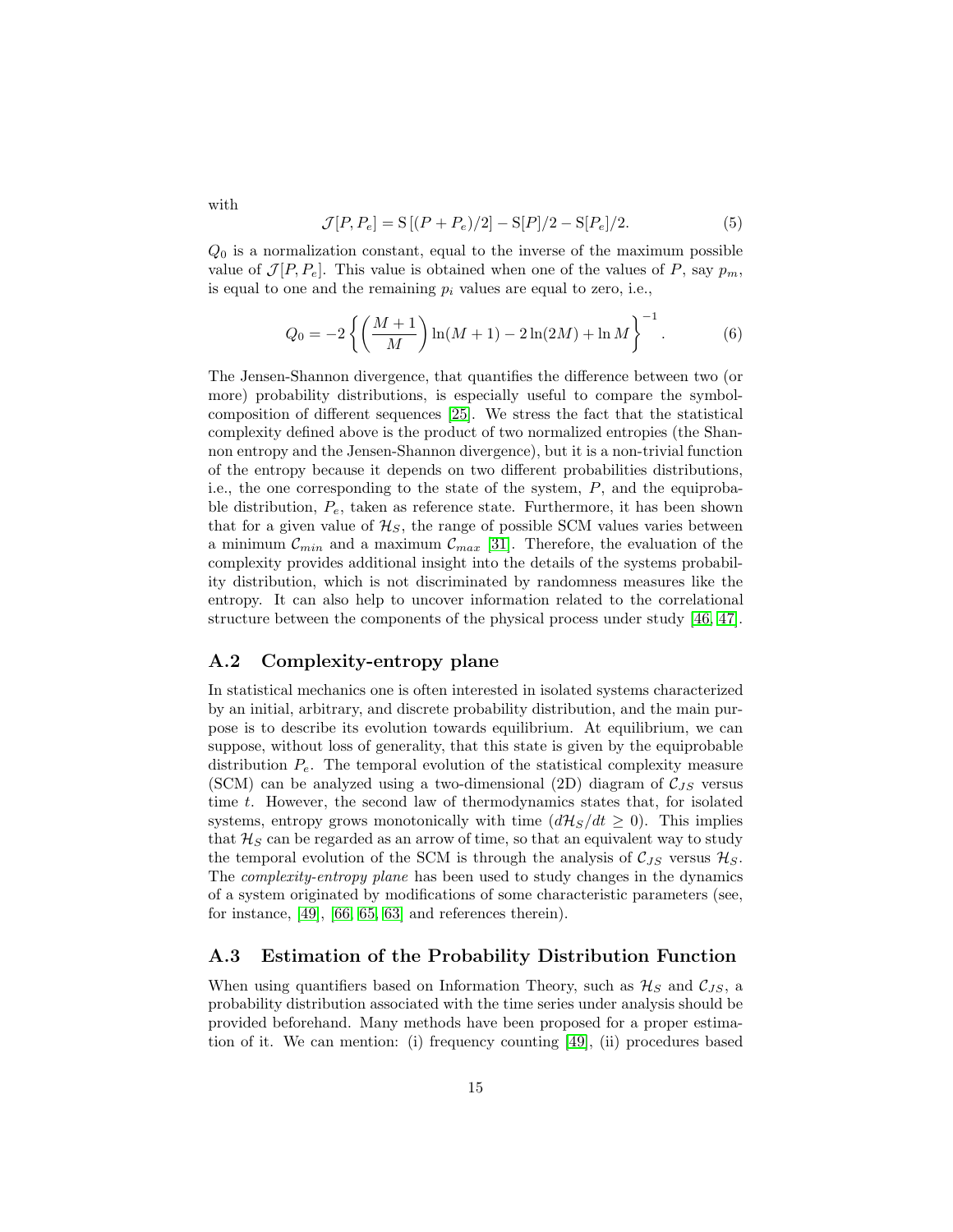on amplitude statistics [\[14\]](#page-18-10), (iii) binary symbolic dynamics [\[34\]](#page-20-10), (iv) Fourier analysis [\[40\]](#page-20-11), and (v) wavelet transform [\[44\]](#page-21-9), among others. Their applicability depends on particular characteristics of the data, such as stationarity, time series length, variation of the parameters, level of noise contamination, etc. In all these cases the dynamics' global aspects can be somehow captured, but the different approaches are not equivalent in their ability to discern all the relevant physical details.

Methods for symbolic analysis of time series that discretize the raw series and transform it into a sequence of symbols constitute a powerful tool. They efficiently analyze nonlinear data and exhibit low sensitivity to noise [\[22\]](#page-19-12). However, finding a meaningful symbolic representation of the original series can be a subtle task [\[10\]](#page-18-11). Different symbolic sequences may be assigned to a given time series [\[13\]](#page-18-12). In this respect, an issue of some importance is that of ascertaining whether the temporal order in which the distinct time series values appear is considered or not. In the first case one says that causal information has been taken into account. If one merely assigns a symbol  $a$  of the finite alphabet A to each value of the time series, the ensuing symbolic sequence can be regarded as a non-causal coarse-grained description of the time series under consideration. The PDF extracted from the time series will not have any causal information. The usual histogram technique corresponds to this kind of assignment. Causal information may be incorporated into the construction process that yields  $P$  if one symbol of a finite alphabet  $\mathfrak A$  is assigned instead to a (phase-space) trajectory's portion, i.e., we assign "words" to each trajectory portion. The Bandt and Pompe (BP) methodology [\[9\]](#page-18-13) for extracting a PDF from a time series corresponds to the causal type of assignment, and the resulting probability distribution P constitutes, thus, a causal coarse-grained description of the system. "Partitions" are devised by comparing the order of neighboring relative values rather than by apportioning amplitudes according to different levels. The appropriate symbol sequence arises naturally from the time series. No model-based assumptions are needed.

Given a time series  $S(t) = \{x_t; t = 1, ..., N\}$ , an embedding dimension  $D > 1$  ( $D \in \mathbb{N}$ ), and an embedding delay  $\tau$  ( $\tau \in \mathbb{N}$ ), the BP-pattern of order D generated by

<span id="page-15-0"></span>
$$
s \mapsto (x_s, x_{s+\tau}, \dots, x_{s+(D-2)\tau}, x_{s+(D-1)\tau}), \tag{7}
$$

is considered. To each time s, BP assign a D-dimensional vector that results from the evaluation of the time series at times  $s, s + \tau, \ldots, s + (D-2)\tau, s +$  $(D-1)\tau$ . Clearly, the higher the value of D, the more information about the "future" is incorporated into the ensuing vectors. By the ordinal pattern of order D related to the time s, BP mean the permutation  $\pi = (r_0 \, r_1 \, \ldots \, r_{D-2} \, r_{D-1})$ of  $(0 \ 1 \ \ldots \ D-2 \ D-1)$  defined by

$$
x_{s+r_0\tau} \le x_{s+r_1\tau} \le \dots x_{s+r_{D-2}\tau} \le x_{s+r_{D-1}\tau}.\tag{8}
$$

In this way the vector defined by Eq. [\(7\)](#page-15-0) is converted into a definite symbol  $\pi$ . To get a unique result BP consider that  $r_i < r_{i+1}$  if  $x_{s+r_i\tau} = x_{s+r_{i+1}\tau}$ . This is justified if the values of  $x_t$  have a continuous distribution so that equal values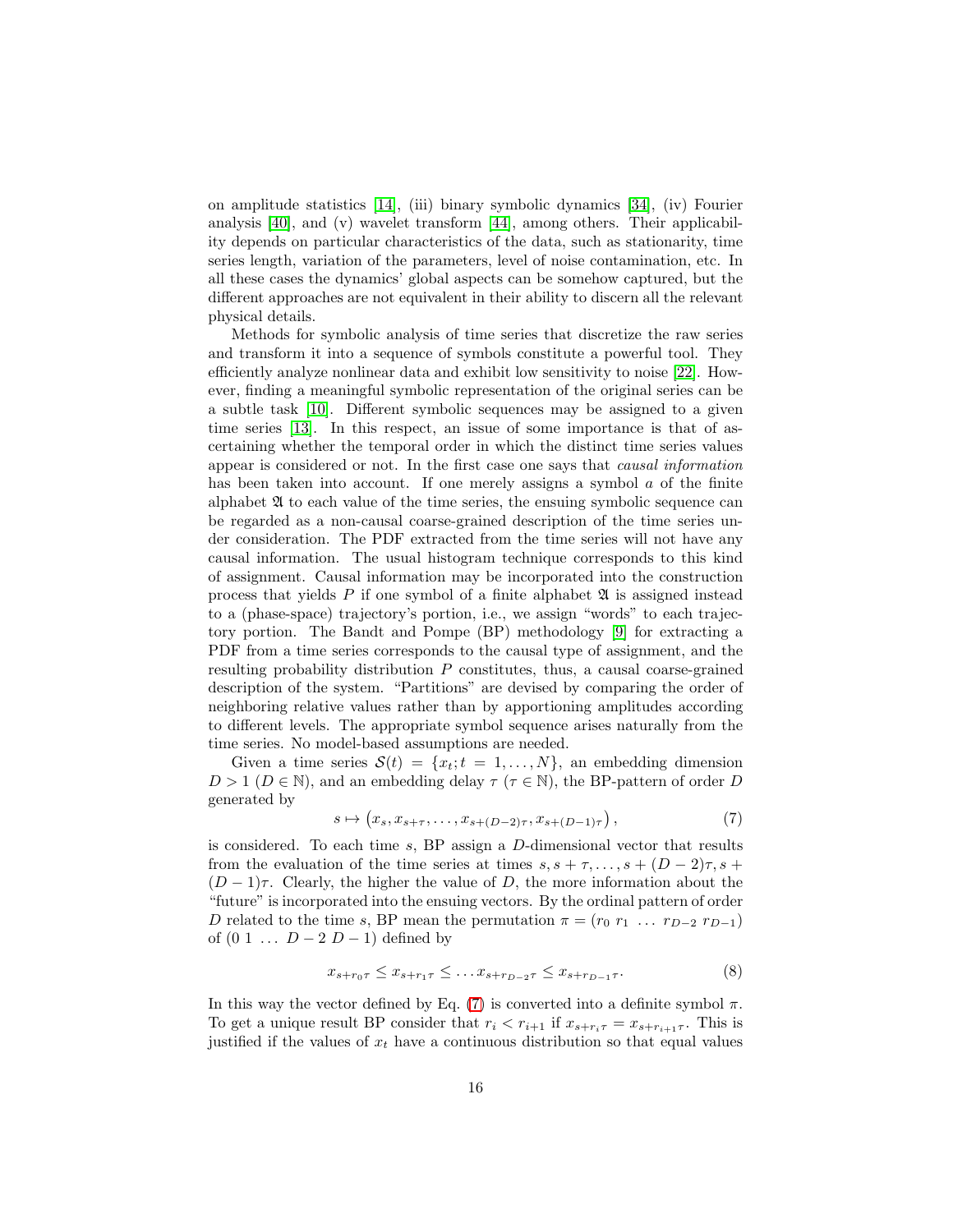

<span id="page-16-0"></span>Figure 4: Illustration of the construction-principle for ordinal patterns of length  $D$  [\[36\]](#page-20-12). For  $D = 4$ , full circles and continuous lines represent the sequence  $x_0 \le x_3 \le x_2 \le x_1$  which leads to the pattern (0321).

are very unusual. For all the D! possible orderings (permutations)  $\pi_i$  when embedding dimension is  $D$ , their associated relative frequencies can be naturally computed according to the number of times this particular order sequence is found in the time series, divided by the total number of sequences. Thus, an ordinal pattern probability distribution  $P = \{p(\pi_i), i = 1, ..., D!\}$  is derived from the time series.

In order to illustrate the BP recipe, consider a simple example: a time series with seven  $(N = 7)$  values  $x = \{4, 7, 9, 10, 6, 11, 3\}$  and we evaluate the BP-PDF for  $D = 3$  and  $\tau = 1$ . Triplets  $(4, 7, 9)$  and  $(7, 9, 10)$  represent the permutation pattern (012) since the values are in increasing order. On the other hand,  $(9, 10, 6)$  and  $(6, 11, 3)$  correspond to the permutation pattern  $(201)$ since  $x_{s+2} \le x_s \le x_{s+1}$ , while (10, 6, 11) has the permutation pattern (102) with  $x_{s+1} \leq x_s \leq x_{s+2}$ . Then, the associated probabilities result:  $p_{(012)} = p_{(201)} =$  $2/5; p_{(102)} = 1/5; p_{(021)} = p_{(120)} = p_{(210)} = 0.$ 

Graphically, Fig. [4](#page-16-0) illustrates the construction principle of the ordinal patterns of length  $D = \{2, 3, 4\}$  [\[36\]](#page-20-12). Consider the sequence  $\{x_0, x_1, x_2, x_3\}$ . For  $D = 2$ , there are only two possible direction from  $x_0$  to  $x_1$ , up and down. For  $D=3$ , starting from  $x_1$  (up) the third part of the pattern can be above  $x_1$ , below  $x_0$  or between  $x_0$  and  $x_1$  as it is illustrated in the Fig. [4.](#page-16-0) A similar situation is obtained starting from  $x_1$  (down). For  $D = 4$ , for each one of the 6 possible positions for  $x_2$  we will have 4 possible locations for  $x_3$ , leading in this way finally to the  $D! = 4! = 24$  different ordinal patterns. A graphical representation of all possible patterns corresponding to  $D = \{3, 4, 5\}$  can be found in Fig. 2 of [\[36\]](#page-20-12).

The BP-generated probability distribution  $P$  is obtained once we fix the embedding dimension D and the embedding delay  $\tau$ . The former parameter plays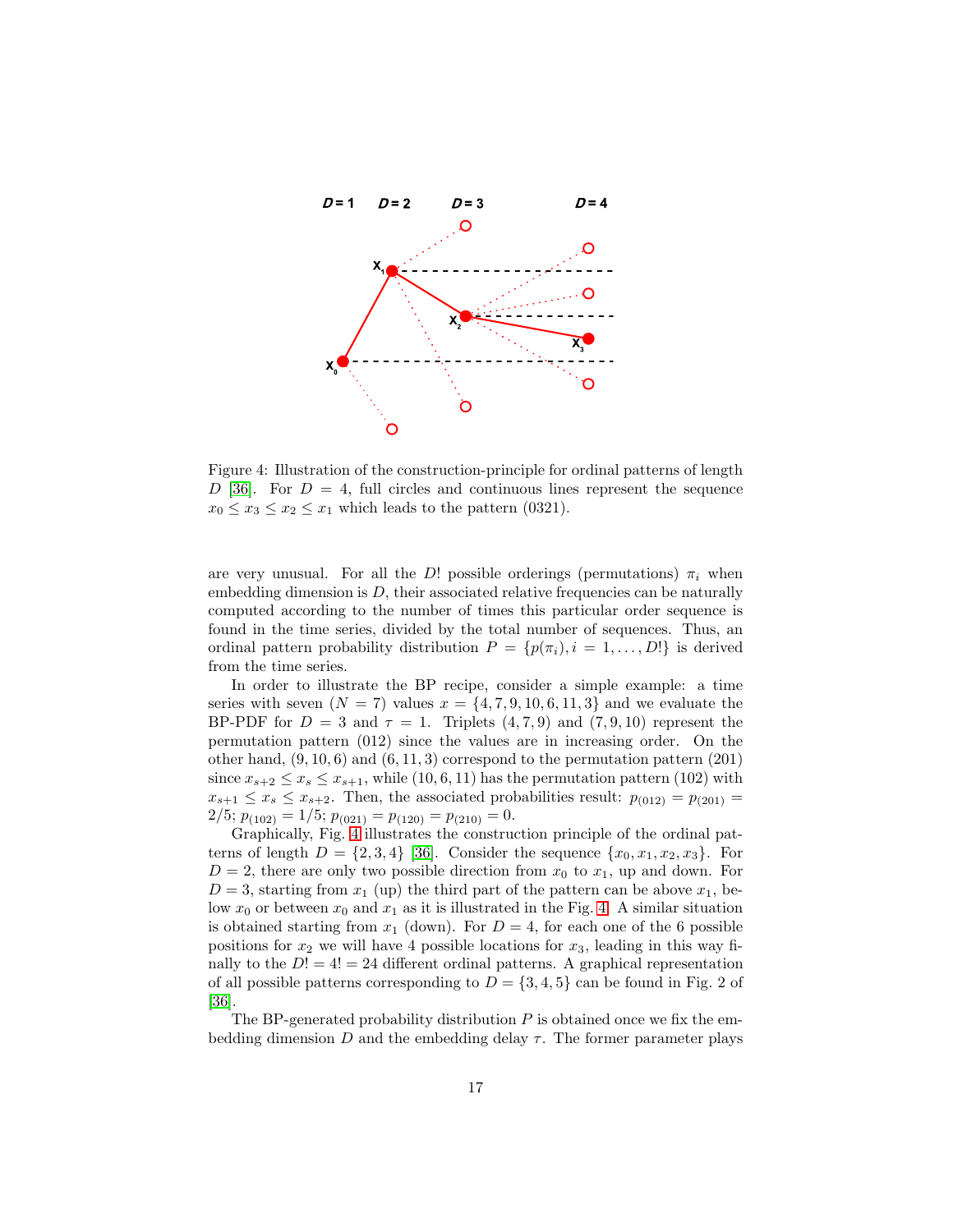an important role in the evaluation of the appropriate probability distribution, since  $D$  determines the number of accessible states, given by  $D!$ . Moreover, it has been established that the length  $N$  of the time series must satisfy the condition  $N \gg D!$  in order to achieve a reliable statistics and proper distinction between stochastic and deterministic dynamics [\[45,](#page-21-3) [55\]](#page-22-10). With respect to the selection of the parameters, BP suggest in their cornerstone paper [\[9\]](#page-18-13) to work with  $3 \leq D \leq 7$  with a time lag  $\tau = 1$ . Nevertheless, other values of  $\tau$  might provide additional information. [\[64\]](#page-22-5) and [\[53,](#page-21-10) [54\]](#page-21-11) have recently showed that this parameter is strongly related, when it is relevant, to the intrinsic time scales of the system under analysis.

It is clear that, applying this prescription for symbolizing time series, some details of the original amplitude information and variability are lost. However, a meaningful reduction of the complex systems to their basic inherent structure is provided. The symbolic representation of time series by recourse to a comparison of consecutive points ( $\tau = 1$ ) or non-consecutive ( $\tau > 1$ ) points allows for an accurate empirical reconstruction of the underlying phase-space, even in the presence of weak (observational and dynamical) noise [\[9\]](#page-18-13). Furthermore, the ordinal pattern associated PDF is invariant with respect to nonlinear monotonous transformations. Accordingly, nonlinear drifts or scalings artificially introduced by a measurement device will not modify the quantifiers' estimation, a useful property if one deals with experimental data (see, i.e., [\[50\]](#page-21-12)). These advantages make the BP approach more convenient than conventional methods based on range partitioning. Additional advantages of the method reside in its simplicity (we need few parameters: the pattern length/embedding dimension D and the embedding delay  $\tau$ ) and the extremely fast nature of the pertinent calculationprocess.

In this work the normalized Shannon entropy,  $\mathcal{H}_S$  (Eq. [\(3\)](#page-13-2)), and the SCM,  $\mathcal{C}_{JS}$  (Eq. [\(2\)](#page-13-3)), are evaluated using the permutation probability distribution. Defined in this way, these quantifiers are usually known as permutation entropy and permutation statistical complexity [\[48\]](#page-21-4). They characterize the diversity and correlational structure, respectively, of the orderings present in the complex time series. The complexity-entropy causality plane (CECP) is defined as the two-dimensional (2D) diagram obtained by plotting permutation statistical complexity (vertical axis) versus permutation entropy (horizontal axis) for a given system [\[45\]](#page-21-3). For further details about the estimation of permutation quantifiers and an exhaustive list of its main biomedical and econophysics applications we refer the readers to [\[61\]](#page-22-11).

# <span id="page-17-0"></span>References

[1] Pilar Abad, Antonio Díaz, and M. Dolores Robles-Fernández. Credit rating announcements, trading activity and yield spreads: The Spanish evidence. Int. J. of Monetary Economics and Finance, 5(1):38–63, 2012.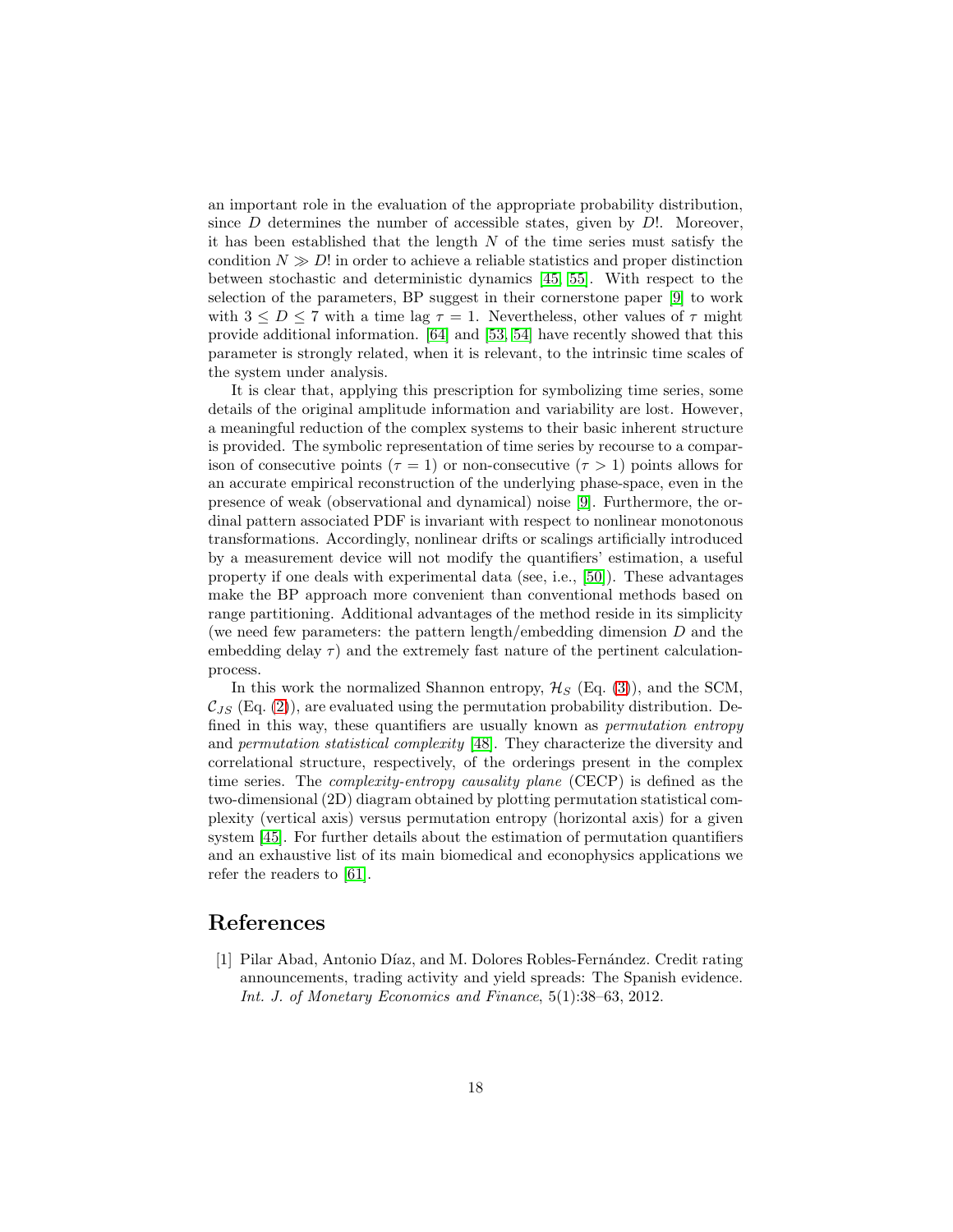- <span id="page-18-1"></span>[2] Jose Alvarez-Ramirez, Jesus Alvarez, and Eduardo Rodriguez. Short-term predictability of crude oil markets: A detrended fluctuation analysis approach. Energy Economics, 30(5):2645–2656, September 2008.
- <span id="page-18-3"></span>[3] Jose Alvarez-Ramirez, Jesus Alvarez, and Ricardo Solis. Crude oil market efficiency and modeling: Insights from the multiscaling autocorrelation pattern. Energy Economics, 32(5):993–1000, September 2010.
- <span id="page-18-4"></span>[4] Jose Alvarez-Ramirez and Rafael Escarela-Perez. Time-dependent correlations in electricity markets. Energy Economics, 32(2):269–277, March 2010.
- <span id="page-18-8"></span>[5] Jose Alvarez-Ramirez, Eduardo Rodriguez, and Jesus Alvarez. A multiscale entropy approach for market efficiency. International Review of Financial Analysis, 21:64–69, 2012.
- <span id="page-18-5"></span>[6] Mohamed El Hedi Arouri, Thanh Huong Dinh, and Duc Khuong Nguyen. Time-varying predictability in crude-oil markets: the case of GCC countries. Energy Policy, 38:4371–4380, 2010.
- <span id="page-18-0"></span>[7] Louis Bachelier. Théorie de la spéculation. Annales scientifiques de l'École Normale Supérieure, 3:21-86, 1900.
- <span id="page-18-9"></span>[8] C. Bandt and F. Shiha. Order patterns in time series. J. Time Ser. Anal., 28:646–665, 2007.
- <span id="page-18-13"></span>[9] Christoph Bandt and Bernd Pompe. Permutation entropy: A natural complexity measure for time series. Phys. Rev. Lett., 88(17):174102, April 2002.
- <span id="page-18-11"></span>[10] E. M. Bollt, T. Stanford, Y. C. Lai, and K. Zyczkowski. Validity of threshold-crossing analysis of symbolic dynamics from chaotic time series. Phys. Rev. Lett., 85:3524–3527, 2000.
- <span id="page-18-2"></span>[11] Amélie Charles and Olivier Darné. The efficiency of the crude oil markets: Evidence from variance ratio tests. Energy Policy, 37:4267–4272, 2009.
- <span id="page-18-6"></span>[12] Thomas M. Cover and Joy A. Thomas. Elements of Information Theory. Wiley-Interscience, Second edition, 2006.
- <span id="page-18-12"></span>[13] C. S. Daw, C. E. A. Finney, and E. R. Tracy. A review of symbolic analysis of experimental data. Rev. Sci. Instrum., 74:915–930, 2003.
- <span id="page-18-10"></span>[14] L. De Micco, C. M. Gonzalez, H. A. Larrondo, M. T. Martin, A. Plastino, and O. A. Rosso. Randomizing nonlinear maps via symbolic dynamics. Physica A, 387:3373–3383, 2008.
- <span id="page-18-7"></span>[15] Myles M. Dryden. Short-term forecasting of share prices: an Information Theory approach. Scottish Journal of Political Economy, 15(1):227–249, 1968.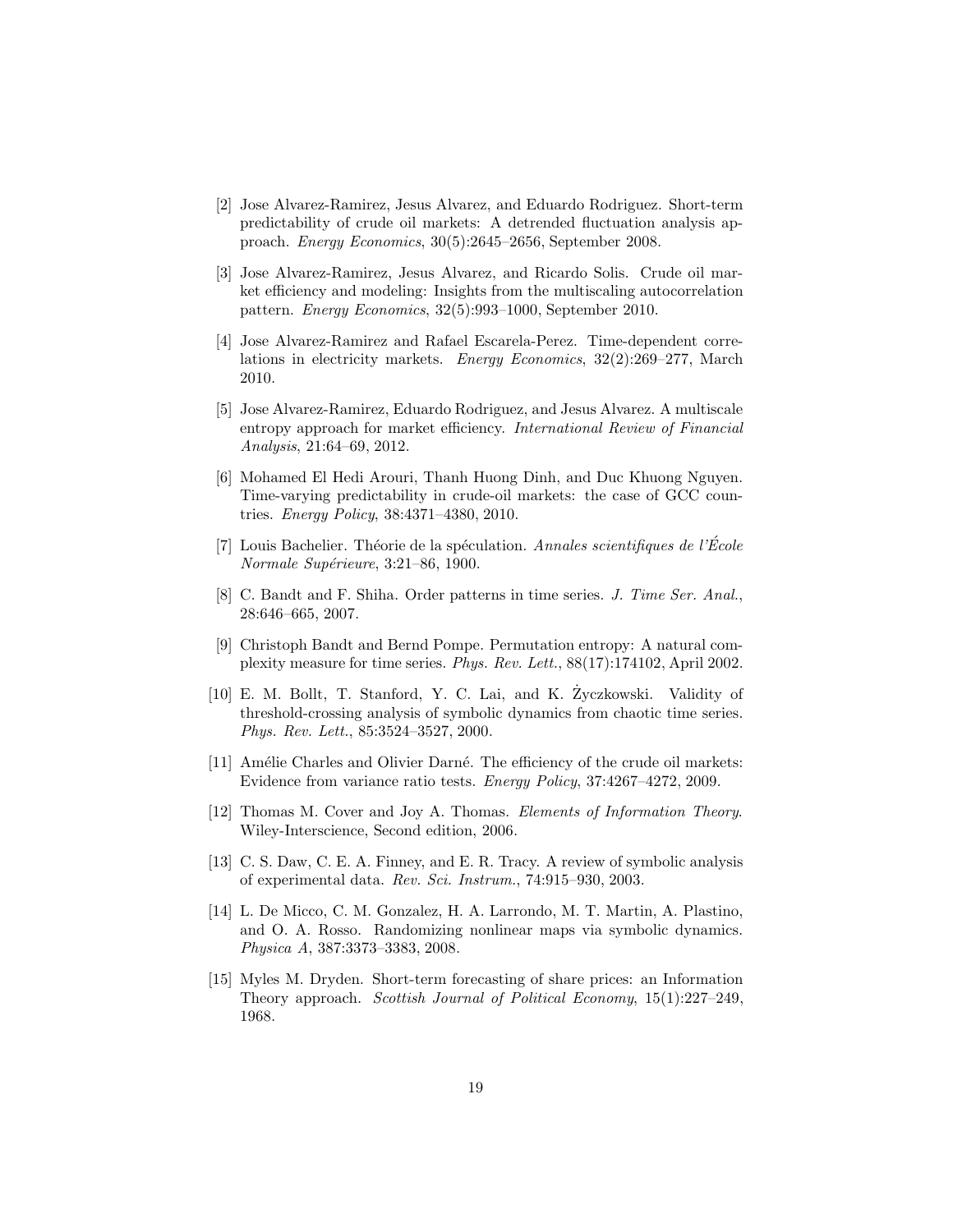- <span id="page-19-6"></span>[16] Edwin J. Elton, Martin J. Gruber, Deepak Agrawal, and Christopher Mann. Factors affecting the valuation of corporate bonds. Journal of Banking & Finance, 28(11):2747–2767, 2004.
- <span id="page-19-4"></span>[17] European Parliament and Council of the European Union. Regulation (EC) No 1060/2009 of the European Parliament and of the Council of 16 September 2009 on credit rating agencies, 17 Nov 2009. http://eu.vlex.com/vid/parliament-council-credit-rating-agencies-70257218.
- <span id="page-19-7"></span>[18] Eugene F. Fama. Tomorrow on the New York stock exchange. The Journal of Business, 38(3):285–299, July 1965.
- <span id="page-19-0"></span>[19] Eugene F. Fama. Efficient capital markets: A review of theory and empirical work. The Journal of Finance, 25(2, Papers and Proceedings of the Twenty-Eighth Annual Meeting of the American Finance Association New York, N.Y. December, 28-30, 1969):383–417, May 1970.
- <span id="page-19-8"></span>[20] David P. Feldman and James P. Crutchfield. Measures of statistical complexity: Why? Phys. Lett. A, 238(45):244–252, 1998.
- <span id="page-19-9"></span>[21] David P. Feldman, Carl S. McTague, and James P. Crutchfield. The organization of intrinsic computation: Complexity-entropy diagrams and the diversity of natural information processing. Chaos, 18(4):043106, 2008.
- <span id="page-19-12"></span>[22] J. M. Finn, J. D. Goettee, Z. Toroczkai, M. Anghel, and B. P. Wood. Estimation of entropies and dimensions by nonlinear symbolic time series analysis. Chaos, 13:444–456, 2003.
- <span id="page-19-5"></span>[23] Robert L. Geske and Gordon Delianedis. The components of corporate credit spreads: Default, recovery, taxes, jumps, liquidity, and market factors. UCLA Anderson Working Paper NO. 22-01. Available at SSRN: http://ssrn.com/abstract=306479 or http://dx.doi.org/10.2139/ssrn.306479, December 2001.
- <span id="page-19-2"></span>[24] George Rutledge Gibson. The stock exchanges of London, Paris and New York: a comparison. G. P. Putnam, New York (NY), 1889.
- <span id="page-19-11"></span>[25] Ivo Grosse, Pedro Bernaola-Galván, Pedro Carpena, Ramón Román-Rold´an, Jose Oliver, and H. Eugene Stanley. Analysis of symbolic sequences using the Jensen-Shannon divergence. Phys. Rev. E, 65:041905, 2002.
- <span id="page-19-1"></span>[26] Friedrich A. Hayek. The use of knowledge in society. The American Economic Review, 35(4):519–530, September 1945.
- <span id="page-19-10"></span>[27] P. W. Lamberti, M. T. Martin, A. Plastino, and O. A. Rosso. Intensive entropic non-triviality measure. Physica A, 334(12):119–131, 2004.
- <span id="page-19-3"></span>[28] Stephen F. LeRoy. Efficient capital markets and martingales. Journal of Economic Literature, 27(4):1583–1621, December 1989.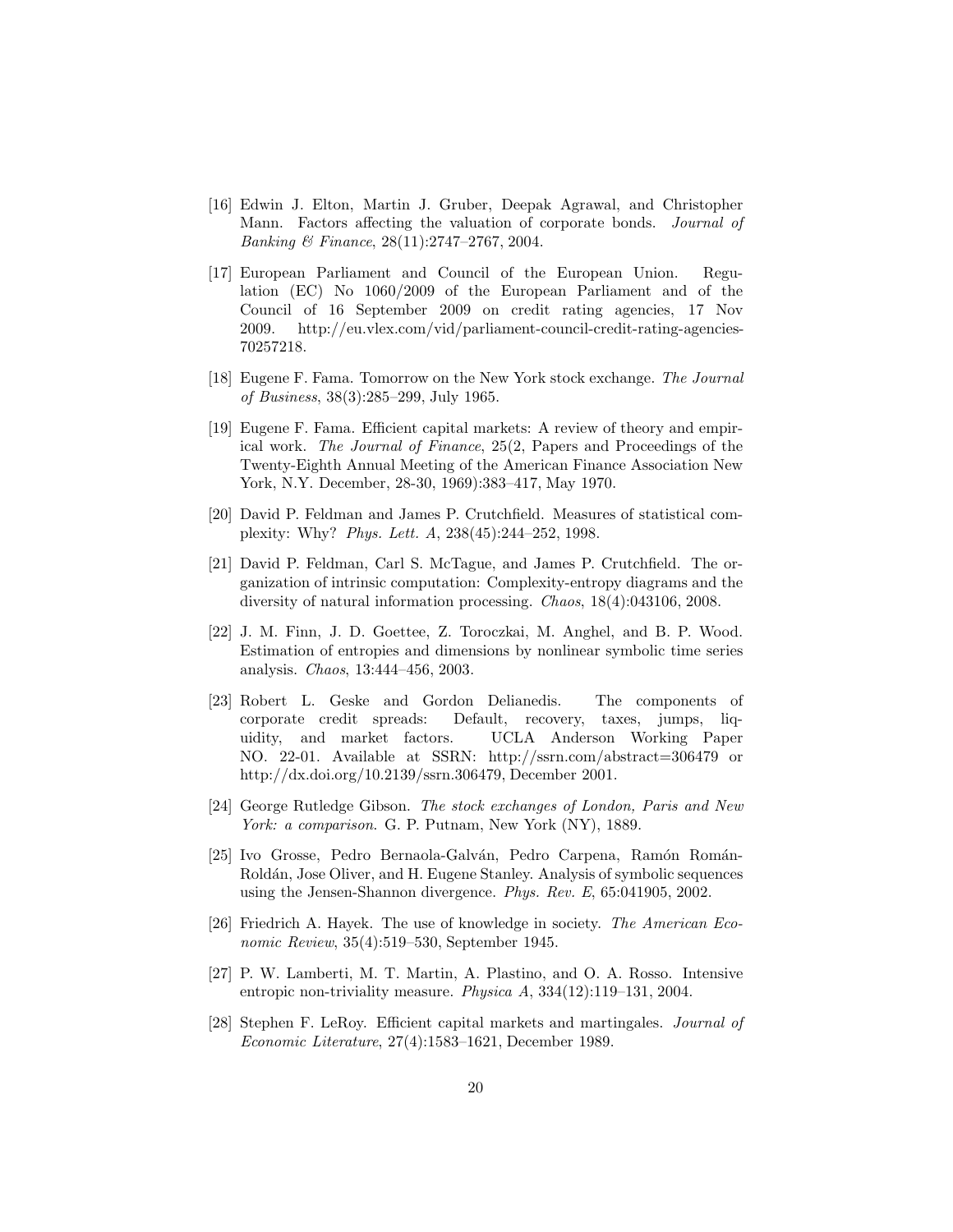- <span id="page-20-9"></span>[29] R. L´opez-Ruiz, H. L. Mancini, and X. Calbet. A statistical measure of complexity. Phys. Lett. A, 209(56):321–326, 1995.
- <span id="page-20-2"></span>[30] Chia-Wu Lu, Tsung-Kang Chen, and Hsien-Hsing Liao. Information uncertainty, information asymmetry and corporate bond yield spreads. Journal of Banking & Finance, 34(9):2265–2279, 2010.
- <span id="page-20-8"></span>[31] M. T. Martín, A. Plastino, and O. A. Rosso. Generalized statistical complexity measures: Geometrical and analytical properties. Physica A, 369:439–462, 2006.
- <span id="page-20-6"></span>[32] Esteban Martina, Eduardo Rodriguez, Rafael Escarela-Perez, and Jose Alvarez-Ramirez. Multiscale entropy analysis of crude oil price dynamics. Energy Economics, 33(5):936–947, September 2011.
- <span id="page-20-1"></span>[33] Anthony D. May. The impact of bond rating changes on corporate bond prices: New evidence from the over-the-counter market. Journal of Banking & Finance, 34(11):2822–2836, 2010.
- <span id="page-20-10"></span>[34] K. Mischaikow, M. Mrozek, J. Reiss, and A. Szymczak. Construction of symbolic dynamics from experimental time series. Phys. Rev. Lett., 82:1144–1147, 1999.
- <span id="page-20-7"></span>[35] Alejandro Ortiz-Cruz, Eduardo Rodriguez, Carlos Ibarra-Valdez, and Jose Alvarez-Ramirez. Efficiency of crude oil markets: Evidences from informational entropy analysis. Energy Policy, 41:365–373, 2012.
- <span id="page-20-12"></span>[36] U. Parlitz, S. Berg, S. Luther, A. Schirdewan, J. Kurths, and N. Wessel. Classifying cardiac biosignals using ordinal pattern statistics and symbolic dynamics. Comput. Biol. Med., 42:319–327, 2012.
- <span id="page-20-0"></span>[37] William Perraudin and Alex P. Taylor. On the consistency of ratings and bond market yields. Journal of Banking & Finance,  $28(11):2769-2788$ . November 2004.
- <span id="page-20-3"></span>[38] George C. Philippatos and David N. Nawrocki. The behavior of stock market aggregates: Evidence of dependence on the american stock exchange. Journal of Business Research, 1(2):101–114, 1973.
- <span id="page-20-4"></span>[39] George C. Philippatos and Charles J. Wilson. Information theory and risk in capital markets. Omega, 2(4):523–532, 1974.
- <span id="page-20-11"></span>[40] G. E. Powell and I. C. Percival. A spectral entropy method for distinguishing regular and irregular motion of Hamiltonian systems. J. Phys. A: Math. Gen., 12:2053–2071, 1979.
- <span id="page-20-5"></span>[41] Wiston Adrián Risso. The informational efficiency and the financial crashes. Research in International Business and Finance, 22(3):396–408, 2008.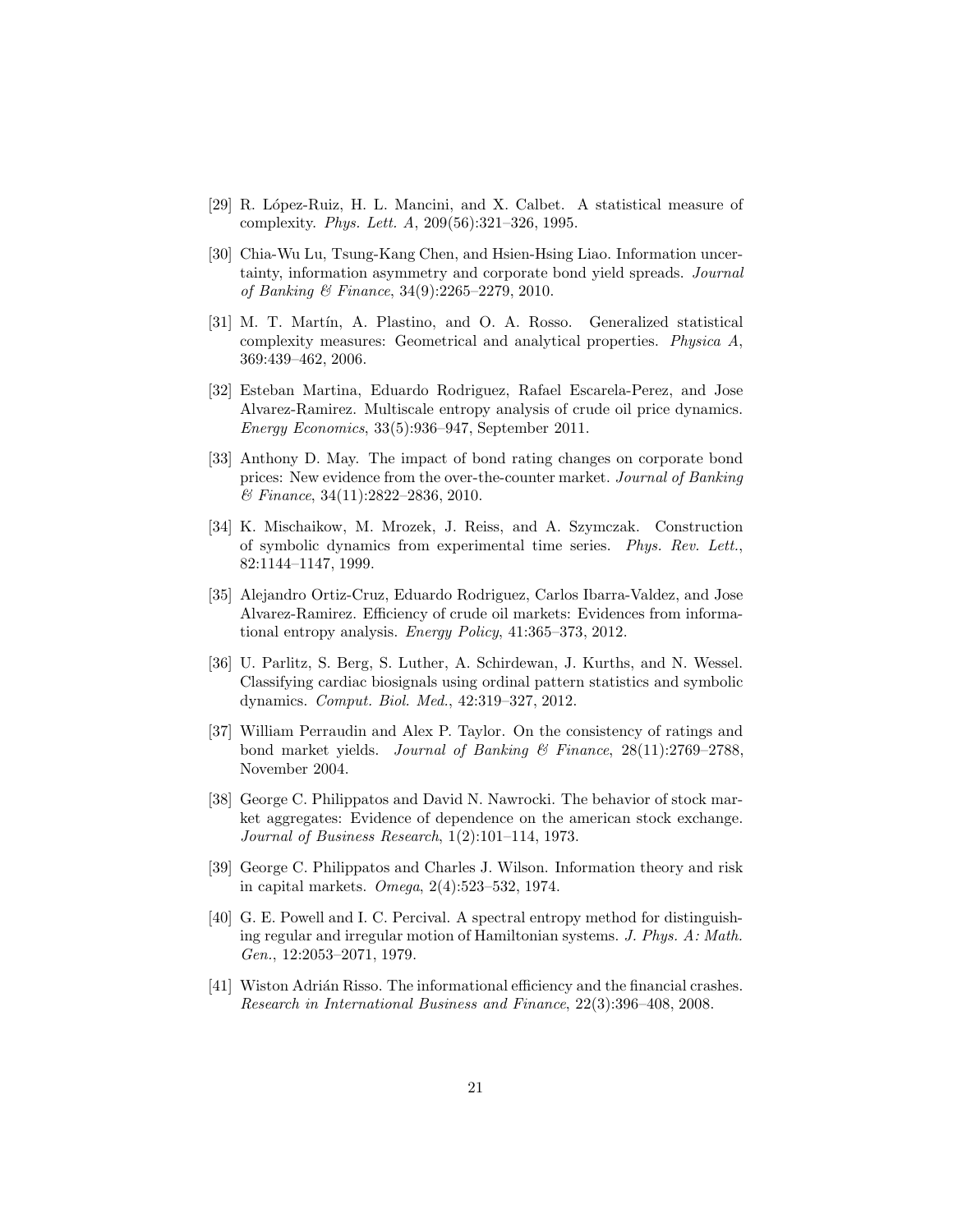- <span id="page-21-2"></span>[42] Wiston Adrián Risso. The informational efficiency: the emerging markets versus the developed markets. Applied Economics Letters, 16(5):485–487, 2009.
- <span id="page-21-9"></span><span id="page-21-1"></span>[43] Irwin Ross. Higher stakes in the bond-rating game. Fortune, 93(4):132–142, April 1976.
- [44] O. A. Rosso, S. Blanco, J. Jordanova, V. Kolev, A. Figliola, M. Schürmann, and E. Başar. Wavelet entropy: a new tool for analysis of short duration brain electrical signals. J. Neurosci. Methods, 105:65–75, 2001.
- <span id="page-21-6"></span><span id="page-21-3"></span>[45] O. A. Rosso, H. A. Larrondo, M. T. Mart´ın, A. Plastino, and M. A. Fuentes. Distinguishing noise from chaos. Phys. Rev. Lett., 99:154102, 2007.
- [46] O. A. Rosso and C. Masoller. Detecting and quantifying stochastic and coherence resonances via information-theory complexity measurements. Phys. Rev. E, 79:040106(R), 2009.
- <span id="page-21-7"></span>[47] O. A. Rosso and C. Masoller. Detecting and quantifying temporal correlations in stochastic resonance via information theory measures. Eur. Phys. J. B, 69:37–43, 2009.
- <span id="page-21-4"></span>[48] O. A. Rosso, L. Zunino, D. G. Pérez, A. Figliola, H. A. Larrondo, M. Garavaglia, M. T. Martín, and A. Plastino. Extracting features of Gaussian self-similar stochastic processes via the Bandt-Pompe approach. Phys. Rev. E, 76:061114, 2007.
- <span id="page-21-8"></span>[49] Osvaldo A. Rosso, Hugh Craig, and Pablo Moscato. Shakespeare and other English Renaissance authors as characterized by Information Theory complexity quantifiers. Physica A, 388:916–926, 2009.
- <span id="page-21-12"></span>[50] Patricia M. Saco, Laura C. Carpi, Alejandra Figliola, Eduardo Serrano, and Osvaldo A. Rosso. Entropy analysis of the dynamics of El Niño/Southern oscillation during the Holocene. Physica A, 389:5022–5027, 2010.
- <span id="page-21-0"></span>[51] Apostolos Serletis and Aryeh Adam Rosenberg. The Hurst exponent in energy futures prices. Physica A, 380:325–332, 2007.
- <span id="page-21-5"></span>[52] Claude E. Shannon and Warren Weaver. The Mathematical Theory of Communication. University of Illinois Press, Champaign, IL, 1949.
- <span id="page-21-10"></span>[53] Miguel C. Soriano, Luciano Zunino, Laurent Larger, Ingo Fischer, and Claudio R. Mirasso. Distinguishing fingerprints of hyperchaotic and stochastic dynamics in optical chaos from a delayed opto-electronic oscillator. Opt. Lett., 36:2212–2214, 2011.
- <span id="page-21-11"></span>[54] Miguel C. Soriano, Luciano Zunino, Osvaldo A. Rosso, Ingo Fischer, and Claudio R. Mirasso. Time scales of a chaotic semiconductor laser with optical feedback under the lens of a permutation information analysis. IEEE J. Quantum Electron., 47:252–261, 2011.